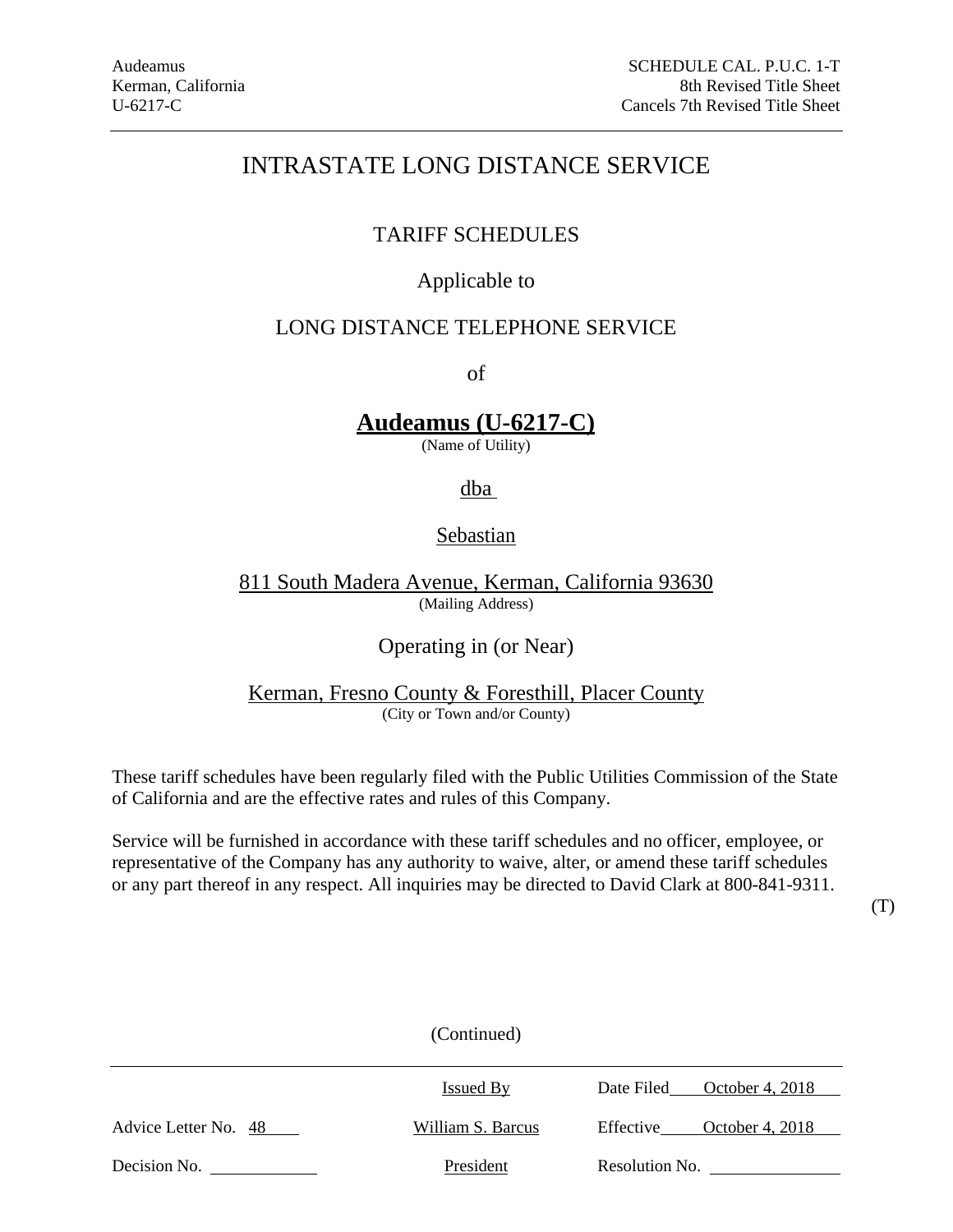# LIST OF EFFECTIVE SHEETS

| Revision      |                | Revision      |              |
|---------------|----------------|---------------|--------------|
| <b>Number</b> | <b>Sheet</b>   | <b>Number</b> | <b>Sheet</b> |
|               |                |               |              |
| 8th           | Title*         | Original      | 21           |
| 37th          | $1*$           | Original      | 22           |
| 3rd           | $\sqrt{2}$     | 1st           | 23           |
| 6th           | $\overline{3}$ | 3rd           | 24           |
| 6th           | $\overline{4}$ | Original      | 24.1         |
| 4th           | $5*$           | 1st           | 25           |
| 1st           | 6              | 3rd           | 26           |
| 1st           | $\overline{7}$ | 4th           | 27           |
| 1st           | 8              | 2nd           | 28           |
| 3rd           | $9*$           | 4th           | 29           |
| 4th           | $10*$          | 2nd           | 29.1         |
| 1st           | 11             | 20th          | 30           |
| Original      | 12             | 16th          | 30.1         |
| Original      | 13             | 4th           | 31           |
| 1st           | 14             | 1st           | 32           |
| 2nd           | 15             | 4th           | 33           |
| 1st           | 16             | 3rd           | 34           |
| Original      | 16.1           | 2nd           | 35           |
| 2nd           | 17             | 2nd           | 36           |
| 3rd           | 18             | 2nd           | 37           |
| 1st           | 18.1           |               |              |
| 2nd           | 19             |               |              |
| 1st           | 19.1           |               |              |
| Original      | 20             |               |              |

\* New or revised sheet.

|                      | Issued By         | Date Filed     | October 4, 2018 |
|----------------------|-------------------|----------------|-----------------|
| Advice Letter No. 48 | William S. Barcus | Effective      | October 4, 2018 |
| Decision No.         | President         | Resolution No. |                 |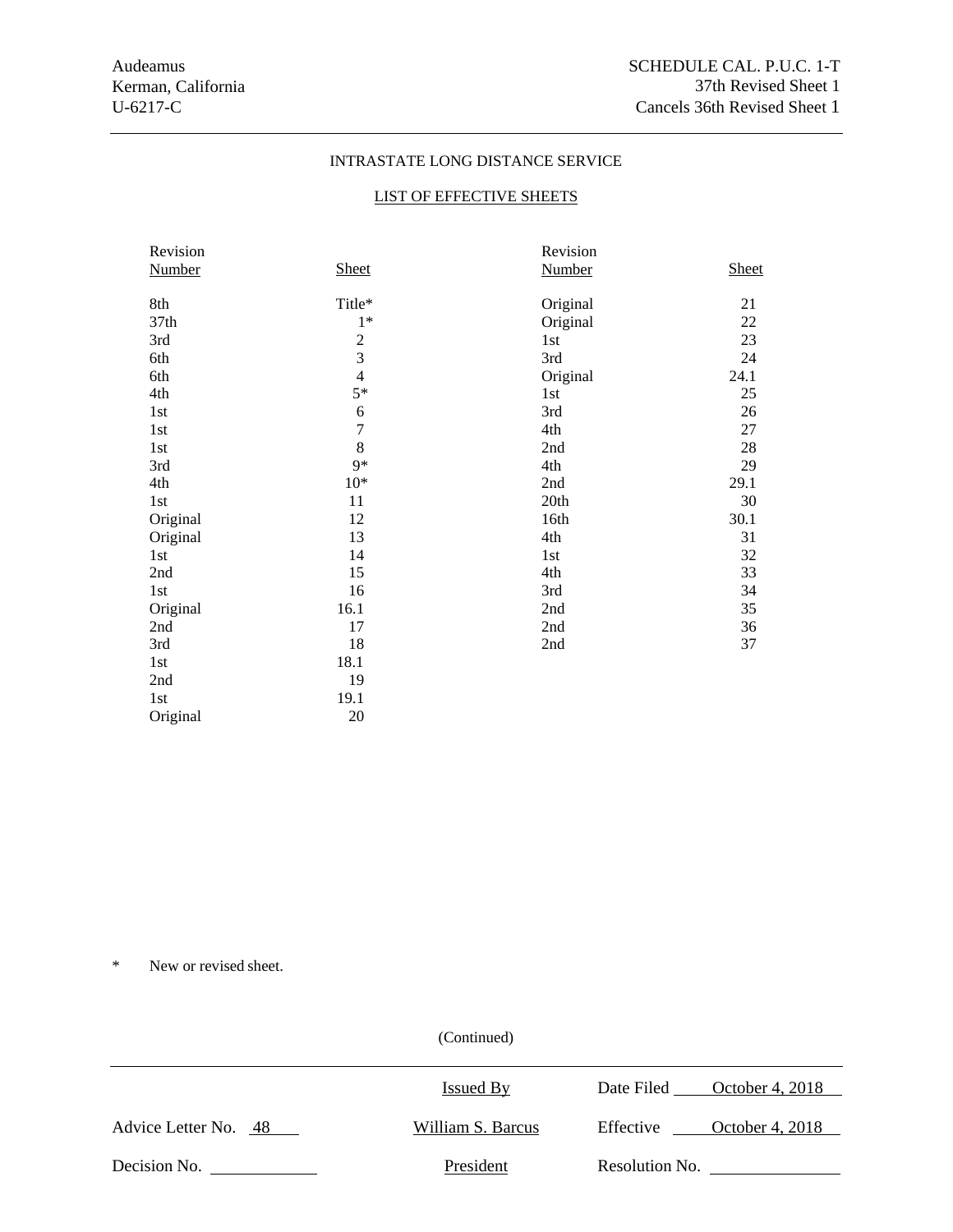**SUBJECT** 

# INTRASTATE LONG DISTANCE SERVICE

# **TABLE OF CONTENTS**

# **SHEET NO.**

 $(D)$  $(T)$ 

|    |     |                                                                                                                                           |                                                    | Title                                                                                  |
|----|-----|-------------------------------------------------------------------------------------------------------------------------------------------|----------------------------------------------------|----------------------------------------------------------------------------------------|
|    |     |                                                                                                                                           |                                                    | 1                                                                                      |
|    |     |                                                                                                                                           |                                                    | $\overline{2}$                                                                         |
| 1. |     |                                                                                                                                           |                                                    | 5                                                                                      |
|    |     |                                                                                                                                           |                                                    |                                                                                        |
|    | 1.1 |                                                                                                                                           |                                                    | 5                                                                                      |
|    | 1.2 |                                                                                                                                           |                                                    | 6                                                                                      |
|    |     | 1.2.1<br>1.2.2<br>1.2.3                                                                                                                   | Tariff Revision Coding and Explanation             | 6<br>7<br>8                                                                            |
|    | 1.3 |                                                                                                                                           |                                                    | 9                                                                                      |
|    | 1.4 |                                                                                                                                           |                                                    | 9                                                                                      |
|    | 1.5 |                                                                                                                                           |                                                    | 9                                                                                      |
| 2. |     |                                                                                                                                           |                                                    | 10                                                                                     |
|    | 2.1 |                                                                                                                                           |                                                    | 10                                                                                     |
|    | 2.2 |                                                                                                                                           |                                                    |                                                                                        |
|    |     | 2.2.1<br>2.2.2<br>2.2.3<br>2.2.4<br>2.2.5<br>2.2.6<br>2.2.7<br>2.2.8<br>2.2.9<br>2.2.10<br>2.2.11<br>2.2.12<br>2.2.13<br>2.2.14<br>2.2.15 | (See paragraphs (C) and (G) for mandatory charges) | 12<br>12<br>12<br>14<br>14<br>15<br>15<br>15<br>15<br>16<br>16<br>18<br>19<br>19<br>19 |
|    |     | 2.2.16                                                                                                                                    |                                                    | 19.1                                                                                   |

|                           | Issued By         | Date Filed<br>April 1, 2005 |
|---------------------------|-------------------|-----------------------------|
| Advice Letter No. 26      | William S. Barcus | Effective<br>May 5, 2005    |
| Decision No.<br>05-01-058 | President         | Resolution No.              |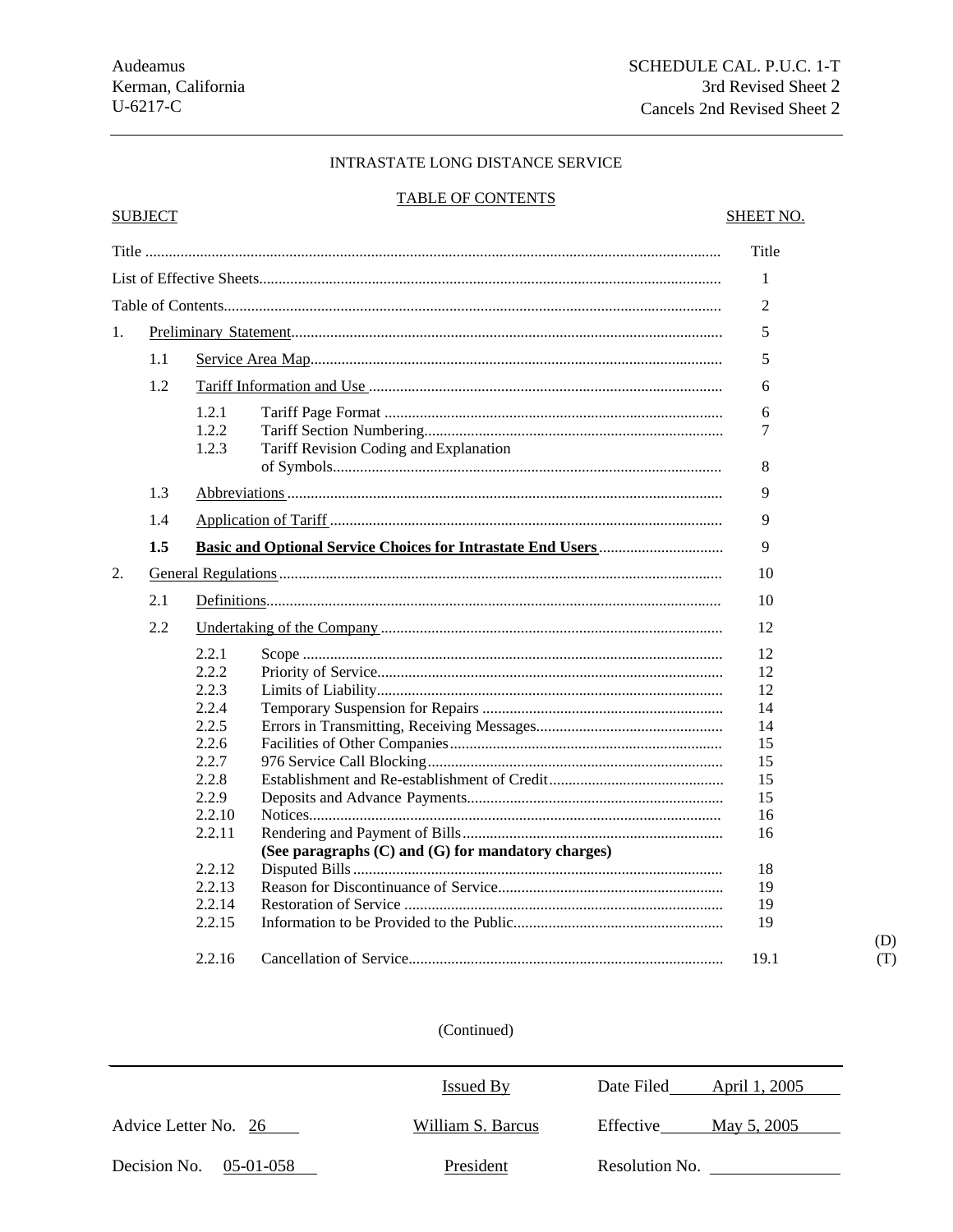# TABLE OF CONTENTS

(Continued)

# SUBJECT SUBJECT SHEET NO.

| 2. |     |                                                             | General Regulations (Cont'd)                     |                                        |
|----|-----|-------------------------------------------------------------|--------------------------------------------------|----------------------------------------|
|    | 2.3 |                                                             |                                                  | 20                                     |
|    |     | 2.3.1<br>2.3.2                                              | Legal Requirements for Refusal or Discontinuance | 20                                     |
|    |     |                                                             |                                                  | 23                                     |
|    | 2.4 | Use                                                         |                                                  | 24                                     |
|    |     | 2.4.1<br>2.4.2                                              |                                                  | 24<br>24                               |
|    | 2.5 |                                                             |                                                  | 24                                     |
|    | 2.6 |                                                             |                                                  | 25                                     |
| 3. |     |                                                             |                                                  | 26                                     |
|    | 3.1 |                                                             |                                                  | 26                                     |
|    | 3.2 |                                                             |                                                  | 26                                     |
|    |     | 3.2.1<br>3.2.2<br>3.2.3<br>3.2.4<br>3.2.5<br>3.2.6<br>3.2.7 |                                                  | 26<br>27<br>27<br>27<br>28<br>28<br>28 |
|    | 3.3 |                                                             |                                                  | 29                                     |
|    |     | 3.3.1                                                       |                                                  | 29                                     |
|    |     | 3.3.2                                                       |                                                  | 29                                     |
| 4. |     |                                                             |                                                  | 30                                     |
|    | 4.1 |                                                             |                                                  | 30                                     |

|                      | <b>Issued By</b>  | October 30, 2012<br>Date Filed |  |
|----------------------|-------------------|--------------------------------|--|
| Advice Letter No. 39 | William S. Barcus | November 30, 2012<br>Effective |  |
| Decision No.         | President         | Resolution No.                 |  |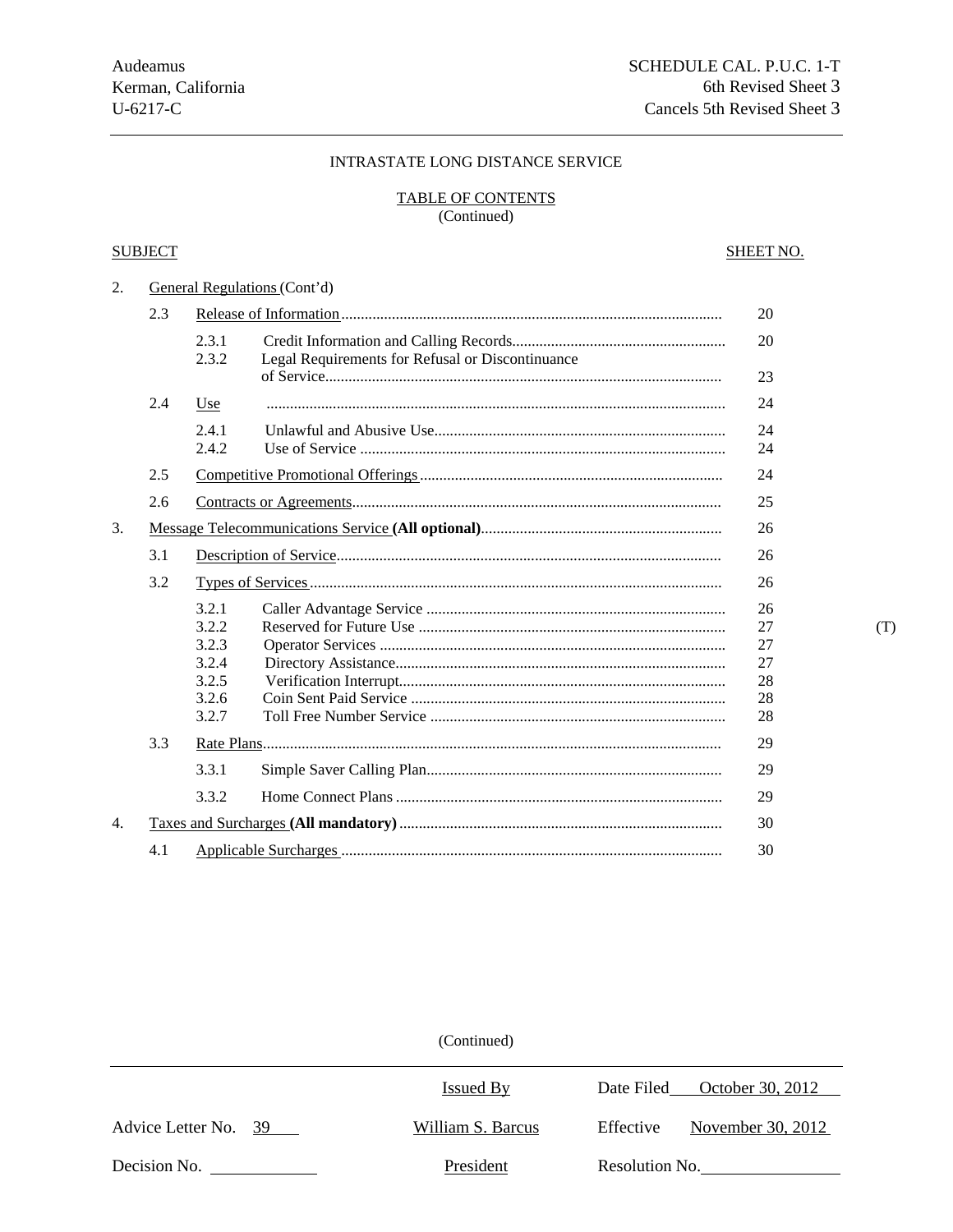## TABLE OF CONTENTS (Continued)

# SUBJECT SUBJECT SERVICES AND SHEET NO.

| 5. |     |       | 31 |    |  |
|----|-----|-------|----|----|--|
|    | 5.1 |       |    | 31 |  |
|    |     | 5.1.1 |    | 31 |  |
|    |     | 5.1.2 |    | 31 |  |
|    |     | 5.1.3 |    | 32 |  |
|    |     | 5.1.4 |    | 32 |  |
|    |     | 5.1.5 |    | 33 |  |
|    |     | 5.1.6 |    | 33 |  |
|    |     | 5.1.7 |    | 33 |  |
|    |     | 5.1.8 |    | 34 |  |
|    |     | 5.1.9 |    | 36 |  |

|                      | Issued By         | Date Filed October 30, 2012    |
|----------------------|-------------------|--------------------------------|
| Advice Letter No. 39 | William S. Barcus | November 30, 2012<br>Effective |
| Decision No.         | President         | Resolution No.                 |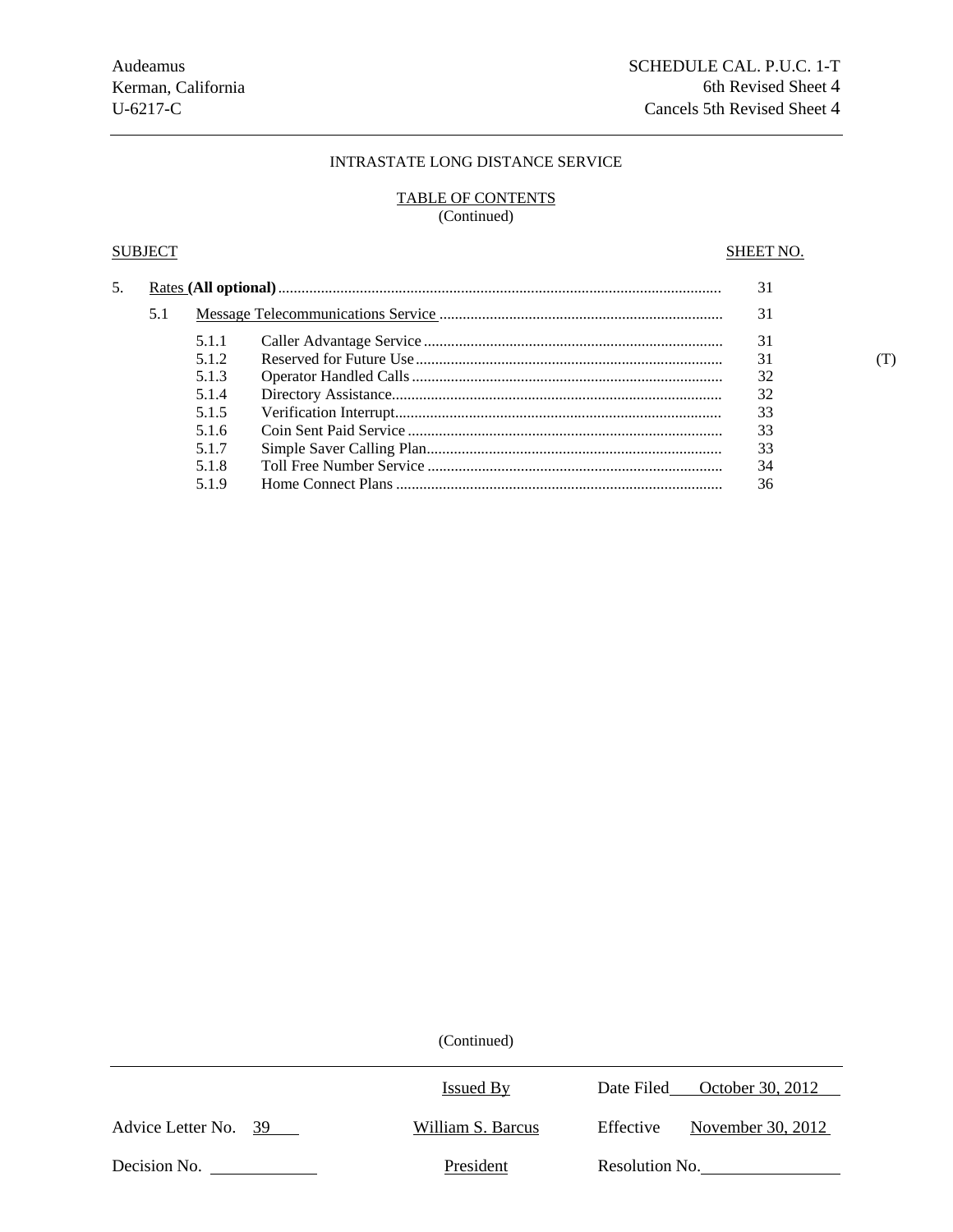#### 1. Preliminary Statement

This Schedule contains all effective rates and rules together with information relating to intrastate long distance telecommunication services in the State of California provided by Audeamus, dba Sebastian, (T) hereinafter referred to as the Company.

The Company provides intrastate long distance telecommunications services between points in California. Services are available 24 hours per day, seven days a week to both residential and business customers.

The Company has been granted authority by the California Public Utilities Commission ("CPUC") to provide intrastate service within the State of California.

1.1 Service Area Map

The Company has been granted authority by the CPUC to provide intrastate telecommunications services within the State of California.



### Map of California

|                      | Issued By         | October 4, 2018<br>Date Filed |
|----------------------|-------------------|-------------------------------|
| Advice Letter No. 48 | William S. Barcus | October 4, 2018<br>Effective  |
| Decision No.         | President         | Resolution No.                |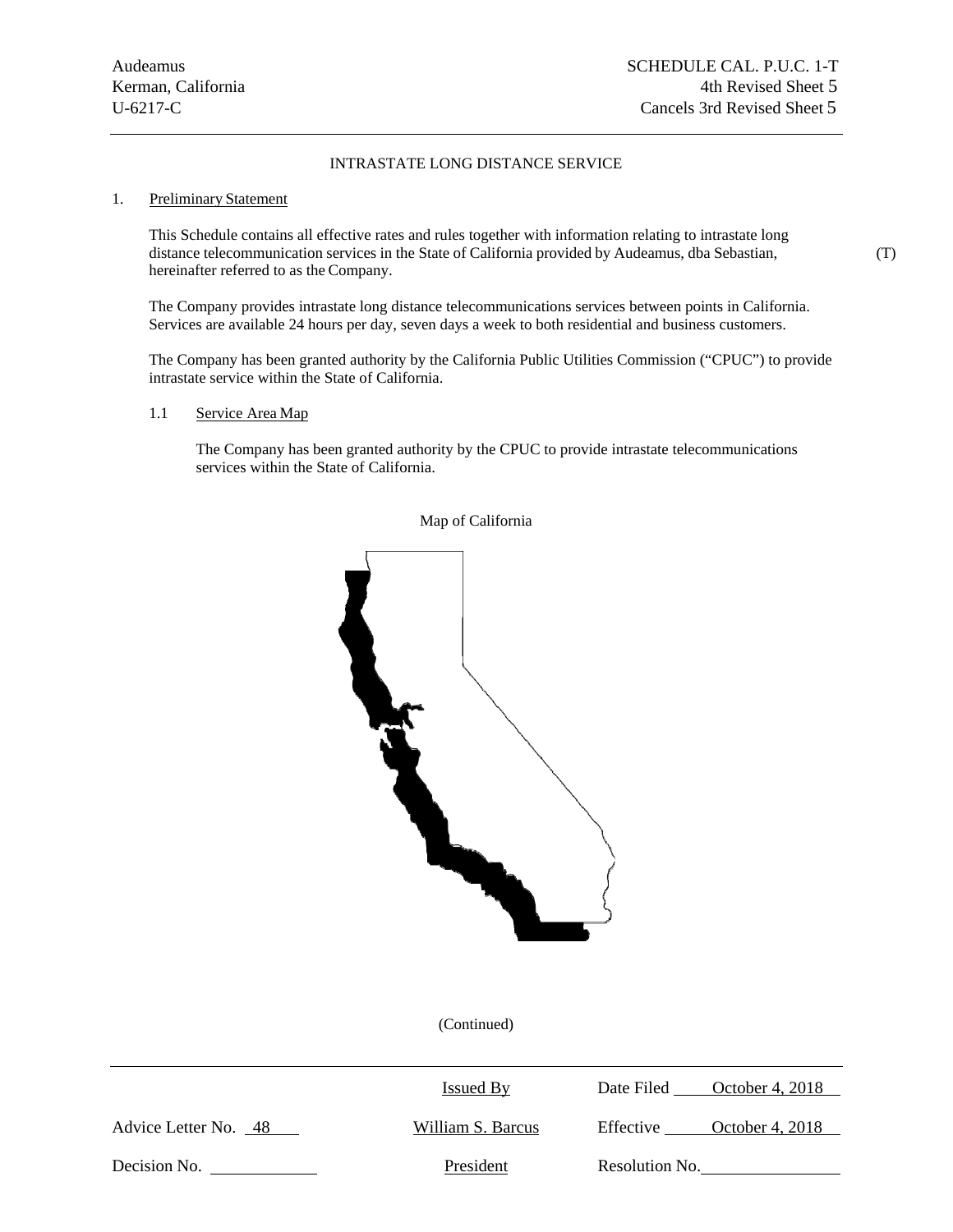#### 1. Preliminary Statement (Cont'd)

- 1.2 Tariff Information and Use
	- 1.2.1 Tariff Page Format
		- (A) Page Numbering

Page numbers are located in the upper right-hand corner of each tariff page. Pages (T) are numbered sequentially. When a new page must be added between existing pages, a decimal and number is added to the page number, to sequentially number the new page. For example, a new page between existing pages 20 and 21 would be numbered 20.1. A new page added between pages 18.1 and 18.2 would be numbered 18.1.1.

#### (B) Page Revision Numbering

Page Revision Numbers are located in the upper right-hand corner of each tariff page. This number is the most recent page revision on file with the California Public Utilities Commission (CPUC). Due to Notice Periods, and changes in Effective Dates, the most recent page on file with the CPUC may not be in effect. Consult the Effective Date on a specific page and Check Sheets to determine if that page is in effect.

(C) Date Filed

The Date Filed in the lower right-hand corner of each tariff page is the date that page (T) was filed with the CPUC.

(D) Effective Date

The Effective Date in the lower right-hand corner is the date the page is scheduled to go into effect (at 12:01 a.m. on that date).

(E) Advice Letter No.

The number of the Advice Letter filing is shown in the lower left-hand corner of (T) each tariff page.

|                     | <b>Issued By</b>  | March 29, 2001<br>Date Filed |
|---------------------|-------------------|------------------------------|
| Advice Letter No. 5 | William S. Barcus | Effective<br>April 6, 2001   |
| Decision No.        | Vice President    | Resolution No.               |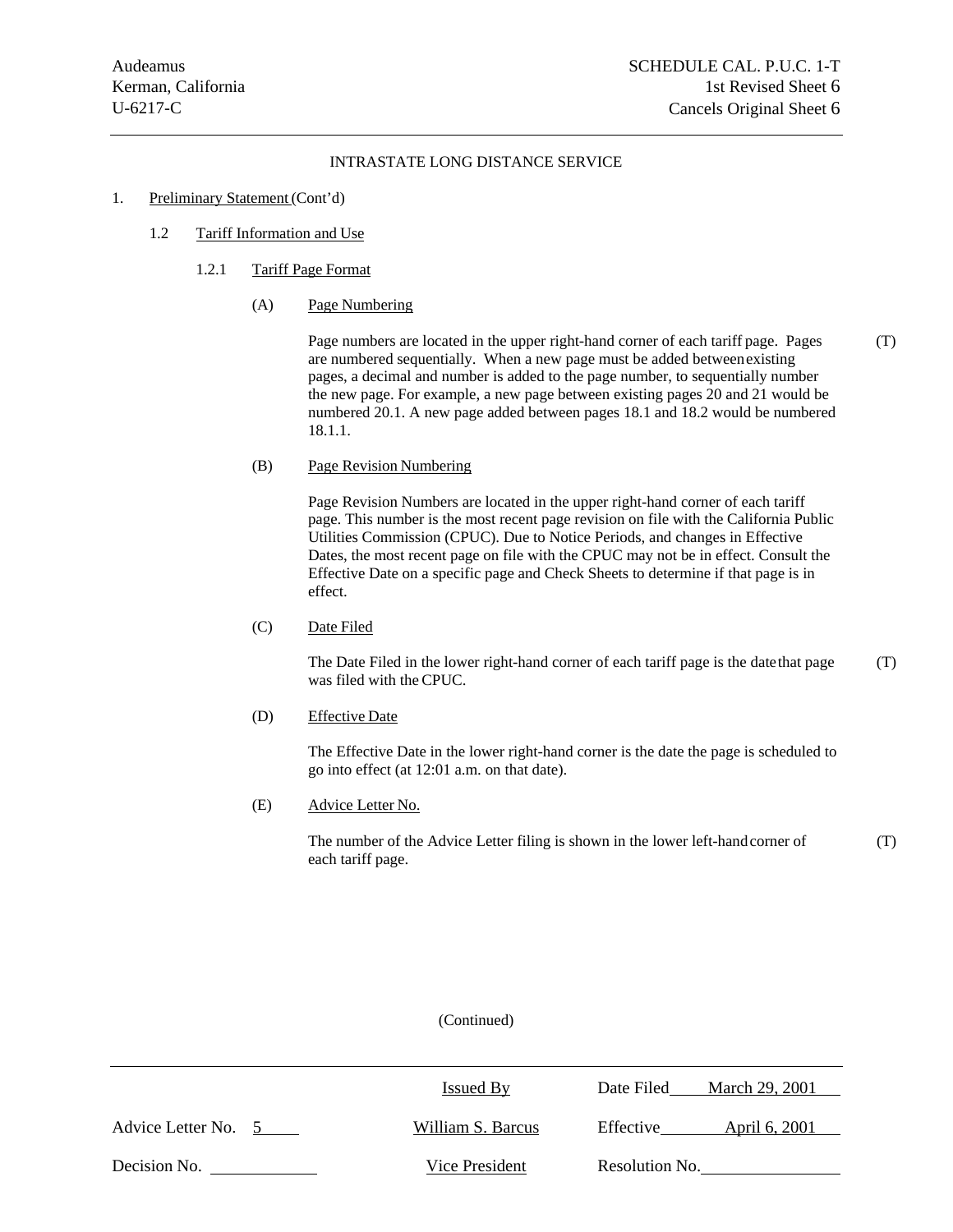$\overline{\phantom{0}}$ 

#### INTRASTATE LONG DISTANCE SERVICE

#### 1. Preliminary Statement (Cont'd)

- 1.2 Tariff Information and Use (Cont'd)
	- 1.2.1 Tariff Page Format (Cont'd)
		- (F) Decision No.

If a Decision is rendered in regard to the Advice Letter, it is shown in the lower lefthand corner beneath the Advice Letter No. (T)

(G) Resolution No.

If a Resolution is rendered in regard to the Advice Letter, it is shown in the lower right-hand corner beneath the Effective Date. (T)

#### 1.2.2 Tariff Section Numbering

An alpha-numeric numbering plan is used to number tariff regulations and rates. Each level is subordinate to and dependent on its next higher level. An example of the numbering sequence follows:

6. 6.2 6.2.1 6.2.1(B) 6.2.1(B)(2)  $6.2.1(B)(2)(a)$ 

|                     | <b>Issued By</b>  | March 29, 2001<br>Date Filed |  |
|---------------------|-------------------|------------------------------|--|
| Advice Letter No. 5 | William S. Barcus | Effective<br>April 6, 2001   |  |
| Decision No.        | Vice President    | Resolution No.               |  |
|                     |                   |                              |  |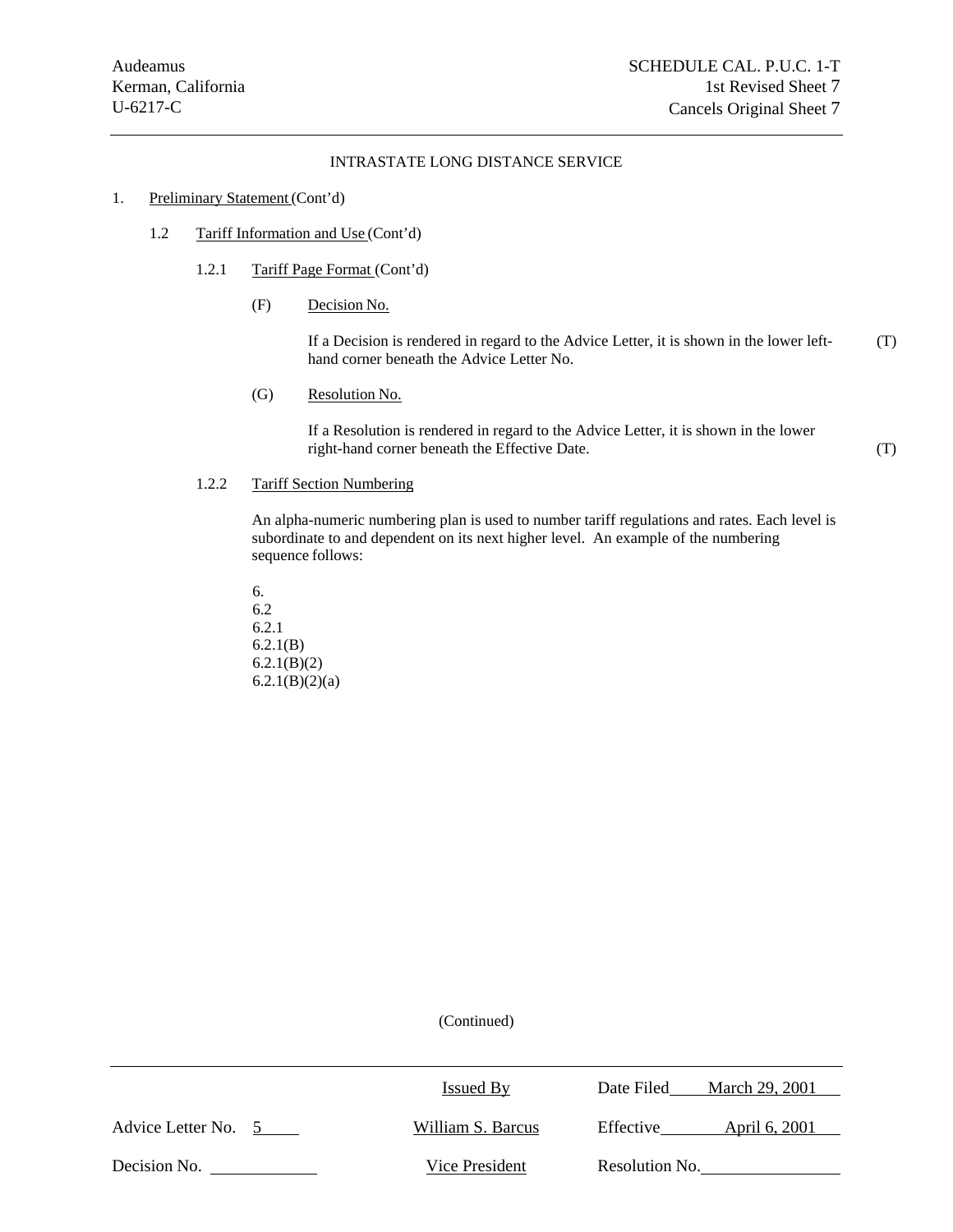# 1. Preliminary Statement (Cont'd)

1.2 Tariff Information and Use (Cont'd)

text.

 $\overline{\phantom{0}}$ 

# 1.2.3 Tariff Revision Coding and Explanation of Symbols

Revisions to this tariff are coded through the use of symbols. These symbols appear in the right margin of the page. The symbols and their meanings are:

| (C)                                                                                                                                                                                                                                                                                            | To signify changed listing, rule, or condition which may affect rates or charges                                        | (T) |
|------------------------------------------------------------------------------------------------------------------------------------------------------------------------------------------------------------------------------------------------------------------------------------------------|-------------------------------------------------------------------------------------------------------------------------|-----|
| (D)                                                                                                                                                                                                                                                                                            | To signify discontinued material, including; listing, rate, rule, or condition                                          | (T) |
| (I)                                                                                                                                                                                                                                                                                            | To signify increase                                                                                                     |     |
| (L)                                                                                                                                                                                                                                                                                            | To signify material relocated from or to another part of tariff schedules with no<br>change in text, rate, or condition | (T) |
| (N)                                                                                                                                                                                                                                                                                            | To signify new material including listing, rate, rule, or condition                                                     | (T) |
| (R)                                                                                                                                                                                                                                                                                            | To signify reduction                                                                                                    |     |
| (T)                                                                                                                                                                                                                                                                                            | To signify change in wording of text, but no change in rate, rule, or condition                                         | (T) |
| Other marginal codes are used to direct the reader to a footnote for specific information.<br>Codes used for this purpose are lower case letters of the alphabet, i.e., x, y, and z. These<br>(T)<br>codes may appear beside the page revision number or in the right margin opposite specific |                                                                                                                         |     |

|                     | <b>Issued By</b>  | March 29, 2001<br>Date Filed |
|---------------------|-------------------|------------------------------|
| Advice Letter No. 5 | William S. Barcus | Effective<br>April 6, 2001   |
| Decision No.        | Vice President    | Resolution No.               |
|                     |                   |                              |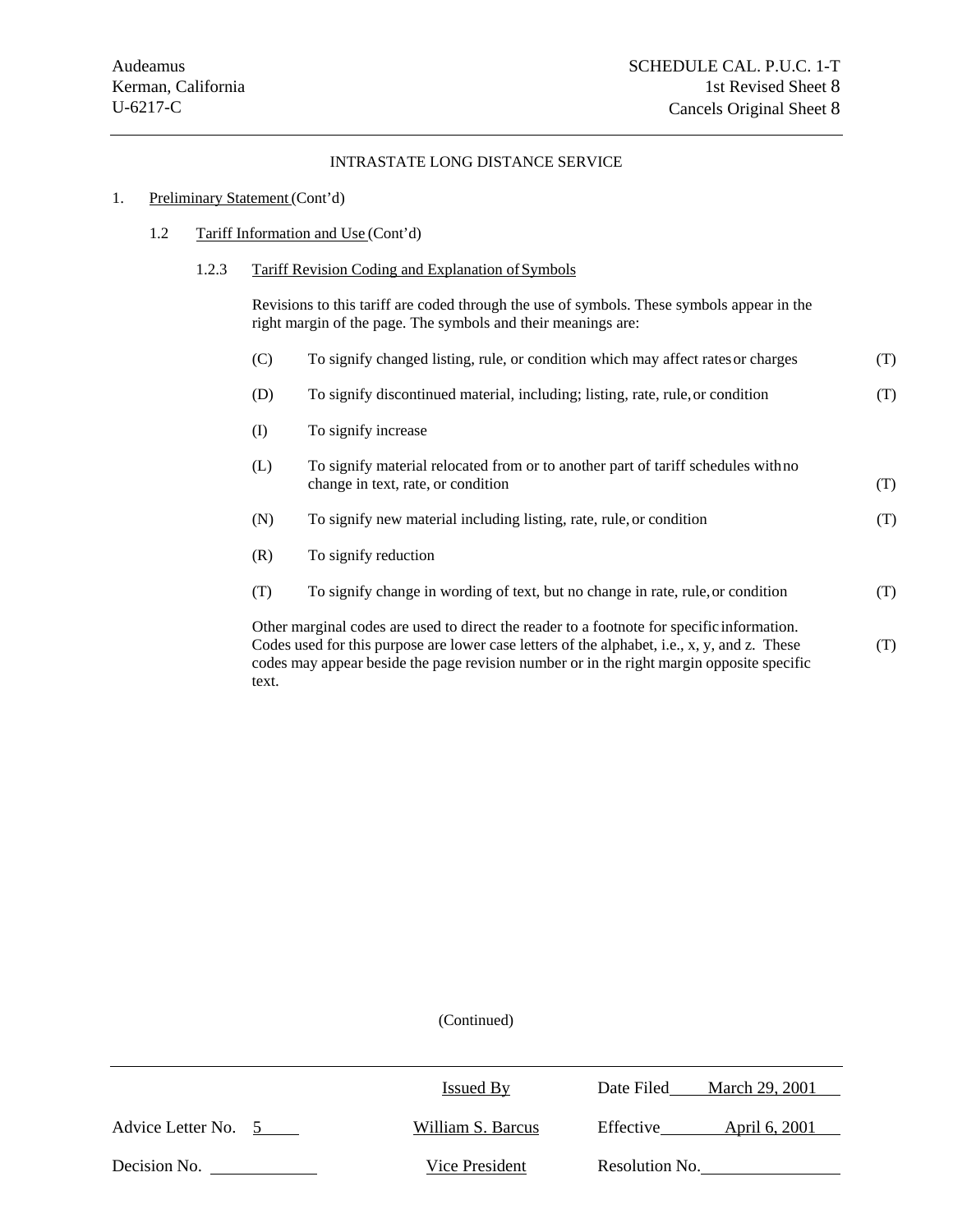#### 1. Preliminary Statement (Cont'd)

#### 1.3 Abbreviations

| CHCF - |            | California High Cost Fund                     |
|--------|------------|-----------------------------------------------|
| CIC –  | $\sim 100$ | Carrier Identification Code                   |
|        |            | CPUC - California Public Utilities Commission |
| TC.    | $\sim$ $-$ | Interexchange Carrier                         |

- LATA Local Access and Transport Area
- MOU Minutes of Use
- MTS Message Telecommunications Service

#### 1.4 Application of Tariff

This tariff schedule contains regulations, rates, and charges applicable to intrastate service by the Company within California, as shown on the map filed on Sheet 5 herein, as authorized by the CPUC.

- (A) Individual call charges will be rounded up and billed at the next full penny.
- (B) All billing is monthly. Invoices are payable upon receipt.
- (C) All billing includes complete call details.

#### 1.5 Basic and Optional Service Choices for Intrastate End Users

The long distance service offerings contained in this tariff are all optional. Customers may choose the long distance company of their choice. The Company does not offer basic access line service or functional equivalents. Each rate plan shown is offered independent of all other rate plans. The long distance services can be added, changed, or canceled at any time by calling the business office at 800-841-9311. Customers may select any rate plan without subscribing to any other service offered by (T) the Company. The services are described in Section 3 and the rates are shown in Section 5 for business or residential customers. If the customer uses the services and incurs charges, then the Taxes and Surcharges in Section 4 are mandatory. The following other charges are mandatory if incurred:

|                                                 | <b>Sheet</b><br>No. |
|-------------------------------------------------|---------------------|
| Insufficient Funds Special Handling Fee         |                     |
| Late Payment Charge                             |                     |
| Federal Excise Tax                              | $\ast$              |
| Emergency Telephone Users Surcharge (9-1-1 Tax) | $***$               |

- \* Federal Excise Tax information can be found at www.irs.gov by typing "federal excise tax" into the Forms & Publications Finder window, clicking on Instruction 720 and reading the Communications Tax section. The IRS toll-free phone number is 1-800-829-1040.
- \*\* Emergency Telephone Users Surcharge information can be found at www.boe.ca.gov. Click on Special Tax Programs and then click on Emergency Telephone Users Surcharge under Excise Taxes Division. The tollfree phone number is 1-800-400-7115.

|                      | (Continued)       |                               |
|----------------------|-------------------|-------------------------------|
|                      | <b>Issued By</b>  | October 4, 2018<br>Date Filed |
| Advice Letter No. 48 | William S. Barcus | October 4, 2018<br>Effective  |
| Decision No.         | Vice President    | Resolution No.                |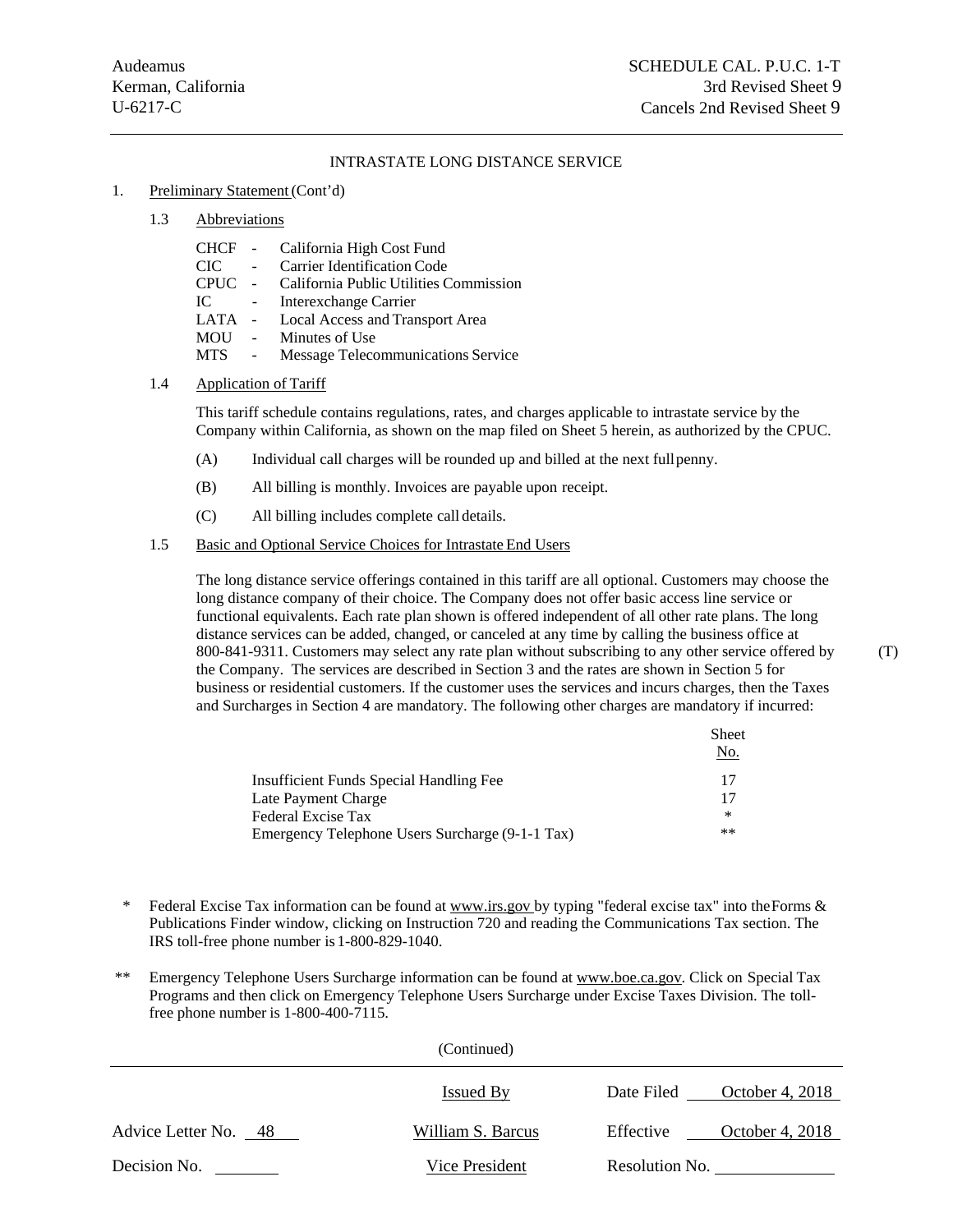#### 2. General Regulations

#### 2.1 Definitions

Additional Period - The unit of time used for measuring and charging for time in excess of the initial period.

Authorization Code - A multi-digit code which enables customers to access the Company's network and enables the Company to identify customer's use for proper billing. Multiple authorization codes may be assigned to a customer to identify individual users or groups of users on his or her account.

Authorized User - An individual, organization, or other entity which has been allowed to use the authorization code of a customer.

Bill to Third Party - A billing arrangement by which a call may be charged to an authorized station other than the station originating the call or station where the call is terminated.

Calling Card - A billing arrangement by which a call may be charged to an authorized carrier's calling card account.

Coin Sent Paid - Calls originating from a coin telephone paid for by depositing coins in the pay telephone.

Collect Call - A billing arrangement by which the charge for a call may be reversed provided the charge is accepted at the called station.

Company – Audeamus, dba Sebastian. (T)

Company-Specific Holiday - Independence Day, Labor Day, Thanksgiving Day, Christmas Day, New Year's Day, and President's Day.

Conversation Minutes - For billing purposes, calls are billed based on Conversation Minutes (which begin when the called party answers, as determined by answer supervision) and ends when either party disconnects.

Customer - A firm, company, corporation, individual, or other entity that contracts for service under this tariff and that is responsible for the payment of charges as well as compliance with the Company's regulations pursuant to this tariff.

Customer Dialed Direct Station-to-Station - That service where the person originating the call dials the telephone number desired, completing the call without the assistance of an operator, and the call is billed to the originating number.

|                      | $\overline{\mathrm{C}(\mathrm{C}(\mathrm{C}))}$ |                              |
|----------------------|-------------------------------------------------|------------------------------|
|                      | <b>Issued By</b>                                | Date Filed October 4, 2018   |
| Advice Letter No. 48 | William S. Barcus                               | October 4, 2018<br>Effective |
| Decision No.         | President                                       | Resolution No.               |

 $(C_{\text{ontinual}})$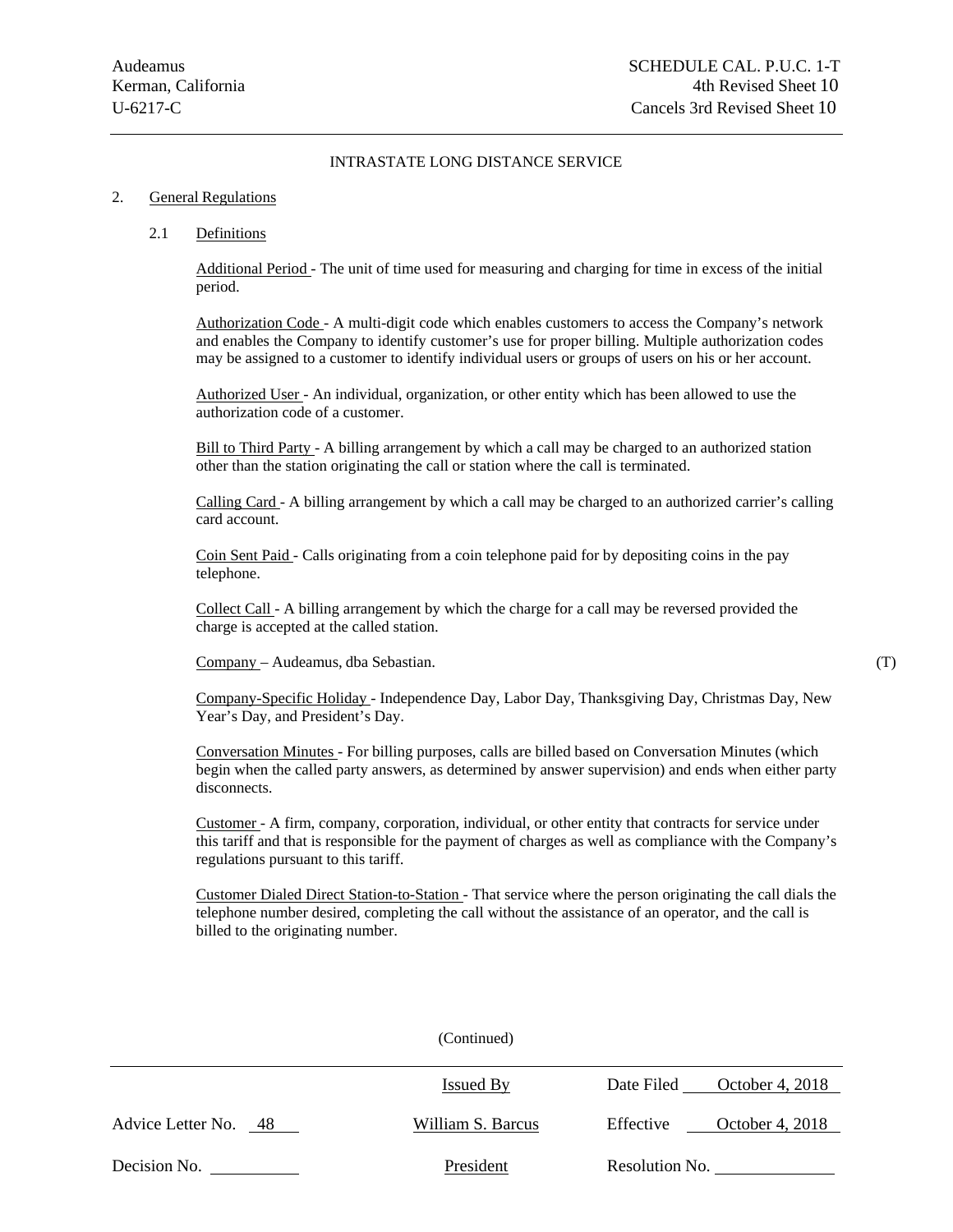#### 2. General Regulations (Cont'd)

#### 2.1 Definitions (Cont'd)

Day - From 8:00 a.m. up to, but not including, 5:00 p.m. local time at the originating terminal on Monday through Friday, excluding Company-specific holidays as defined by these definitions.

Delinquent or Delinquency - An account for which payment has not been paid in full by the due date.

Evening - From 5:00 p.m. up to, but not including , 11:00 p.m. local time at the originating terminal on Sunday through Friday, excluding Company-specific holidays as defined by these rules.

Initial Period - The minimum unit of time for which a rate is charged for a connection between given points.

Intrastate Service - Implies both intrastate intraLATA and intrastate interLATA message telecommunications.

Local Access and Transport Area (LATA) - A defined geographic area within which the local telephone company may provide telephone services and/or facilities.

Message Telecommunications Services (MTS) - Long distance telecommunications service offered pursuant to this tariff.

Night/Weekends/Holidays - From 11:00 p.m. up to, but not including, 8:00 a.m., and 8:00 a.m. Saturday up to, but not including, 5:00 p.m. Sunday local time at the originating terminal.

|                                    | <b>Issued By</b>  | Date Filed _March 29, 2001 |
|------------------------------------|-------------------|----------------------------|
| Advice Letter No.<br>$\mathcal{F}$ | William S. Barcus | Effective<br>April 6, 2001 |
| Decision No.                       | Vice President    | Resolution No.             |
|                                    |                   |                            |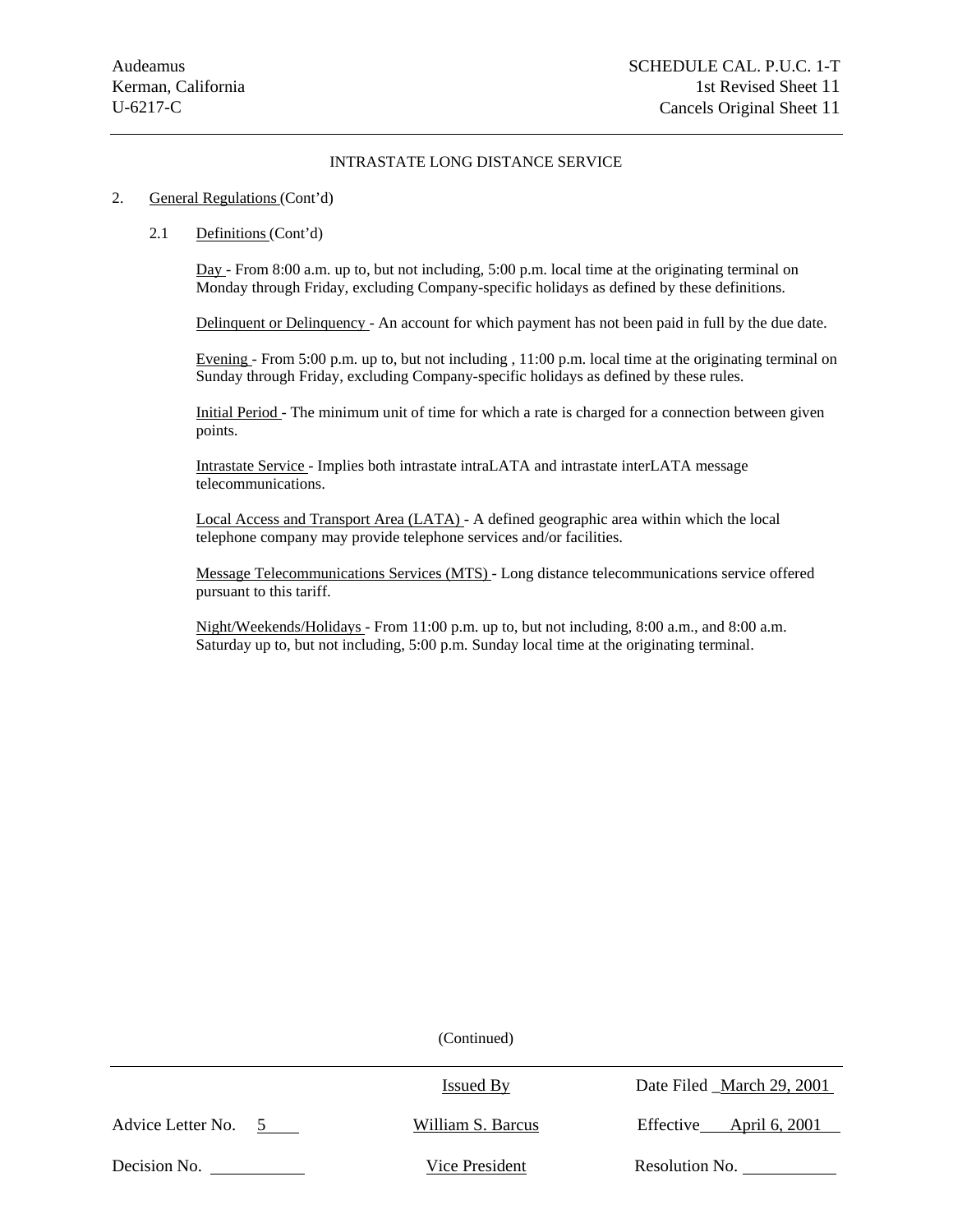#### 2. General Regulations (Cont'd)

#### 2.2 Undertaking of the Company

2.2.1 Scope

The Company undertakes to provide interexchange, intrastate Message Telecommunications Service in accordance with the terms and conditions set forth in this tariff.

#### 2.2.2 Priority of Service

In case a shortage of facilities exists at any time either for temporary or protracted periods, the establishment of message telecommunications service shall take precedence over all others.

#### 2.2.3 Limits of Liability

- (A) In no event shall the Company be liable for interruptions, errors, or defects, in installation, provision, termination, maintenance, repair, or restoration of service caused by acts of God, fire, war, riots, governmental authorities, acts or omissions of other telecommunications service providers, preemption of services in compliance with the federal and state rules and regulations, or any other cause beyond the Company's reasonable control.
- (B) The Company shall have no liability whatsoever for consequential or incidental damages.
- (C) The Company's liability for damages arising out of interruptions, errors, or defects, in installation, provision, termination, maintenance, repair, or restoration of service caused by the ordinary negligence of the Company shall not exceed the amount charged to the customer for the affected service. The Company's liability for any damages caused by the gross negligence on the part of the Company shall be limited to \$1,000. The Company's liability for damages caused by the willful misconduct of the Company is not limited by this tariff.

|                        | <b>Issued By</b>  | Date Filed August 11, 1999 |
|------------------------|-------------------|----------------------------|
| Advice Letter No. 1    | William S. Barcus | Effective August 12, 1999  |
| Decision No. 99-08-036 | Vice President    | Resolution No.             |
|                        |                   |                            |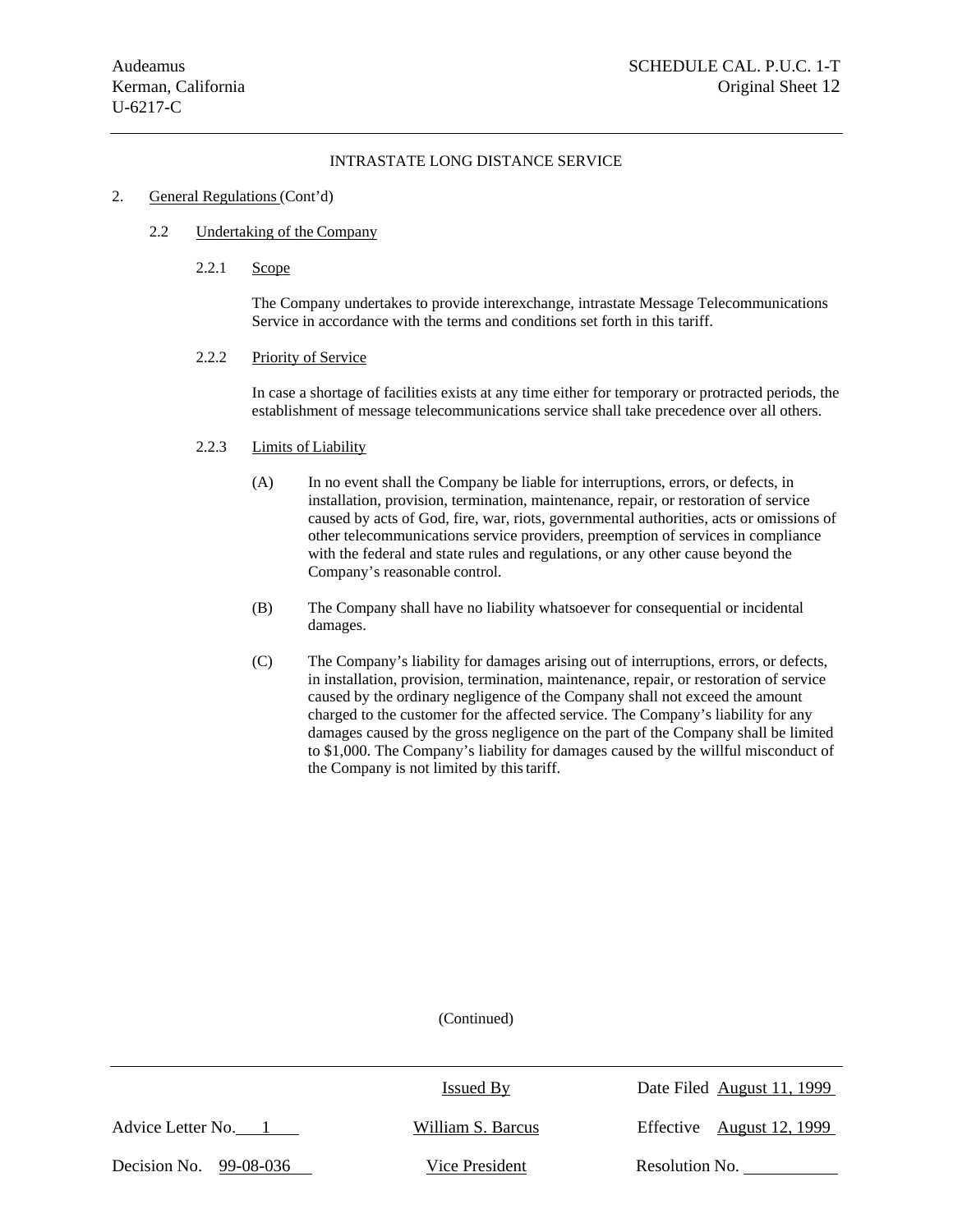- 2. General Regulations (Cont'd)
	- 2.2 Undertaking of the Company (Cont'd)
		- 2.2.3 Limits of Liability (Cont'd)
			- (D) The customer indemnifies and holds the Company harmless against the following:
				- (1) Claims for libel, slander, or infringement of copyright from the material communicated using the Company's service;
				- (2) Claims for infringement of patents arising from using the service provided by the Company with any equipment or services furnished by others; and
				- (3) Claims caused by any error or omission caused by the customer in connection with the services provided by the Company.

|                        | Issued By         | Date Filed August 11, 1999 |
|------------------------|-------------------|----------------------------|
| Advice Letter No.      | William S. Barcus | Effective August 12, 1999  |
| Decision No. 99-08-036 | Vice President    | Resolution No.             |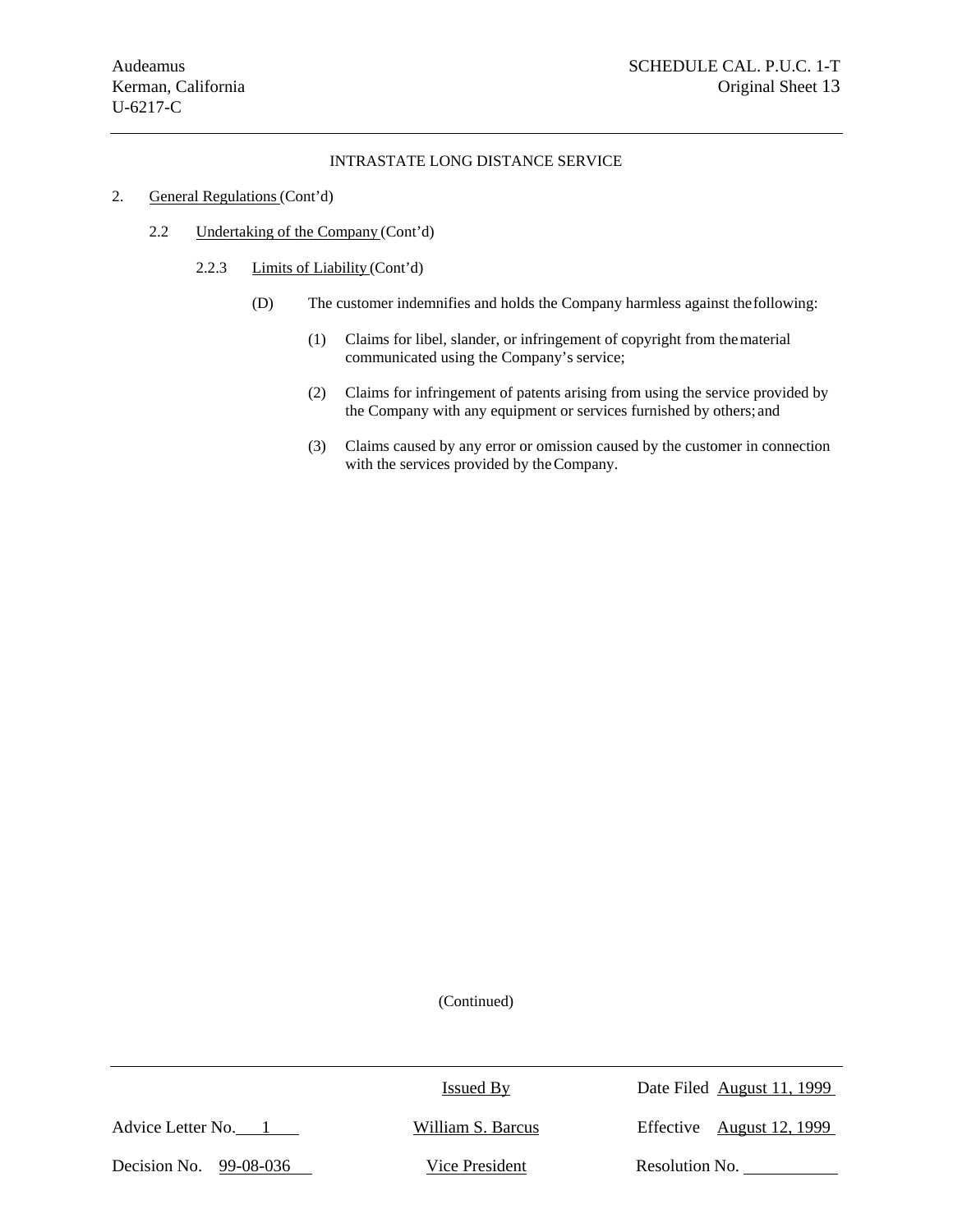#### 2. General Regulations (Cont'd)

# 2.2 Undertaking of the Company (Cont'd)

#### 2.2.4 Temporary Suspension for Repairs

The Company shall have the right to make necessary repairs or changes in its facilities at any time and will have the right to suspend or interrupt service temporarily for the purpose of making the necessary repairs or changes in its system. When such suspension or interruption of service for any appreciable period is necessary, the Company will a) give the customers who may be affected reasonable notice as circumstances will permit, b) prosecute the work with reasonable diligence, and c) if practicable, make such suspension or interruption of service at times that will cause the least inconvenience.

When the Company is repairing or changing its facilities, it shall take appropriate precautions to avoid unnecessary interruptions of conversations or customer's service.

#### 2.2.5 Errors in Transmitting, Receiving Messages

- (A) The Company shall not be liable for errors in transmitting, receiving, or delivering (T) messages by telephone over the facilities of the Company and connecting utilities.
- (B) The Company shall not be liable for errors in translating, transmitting, receiving, or (T) delivering messages by telephone or telecommunication devices for the deaf (TDDs) over the facilities of the Company, connecting utilities, or through the California (T) Relay Service.

|                   | <b>Issued By</b>  | Date Filed March 20, 2001 |
|-------------------|-------------------|---------------------------|
| Advice Letter No. | William S. Barcus | Effective April $6, 2001$ |
| Decision No.      | Vice President    | Resolution No.            |
|                   |                   |                           |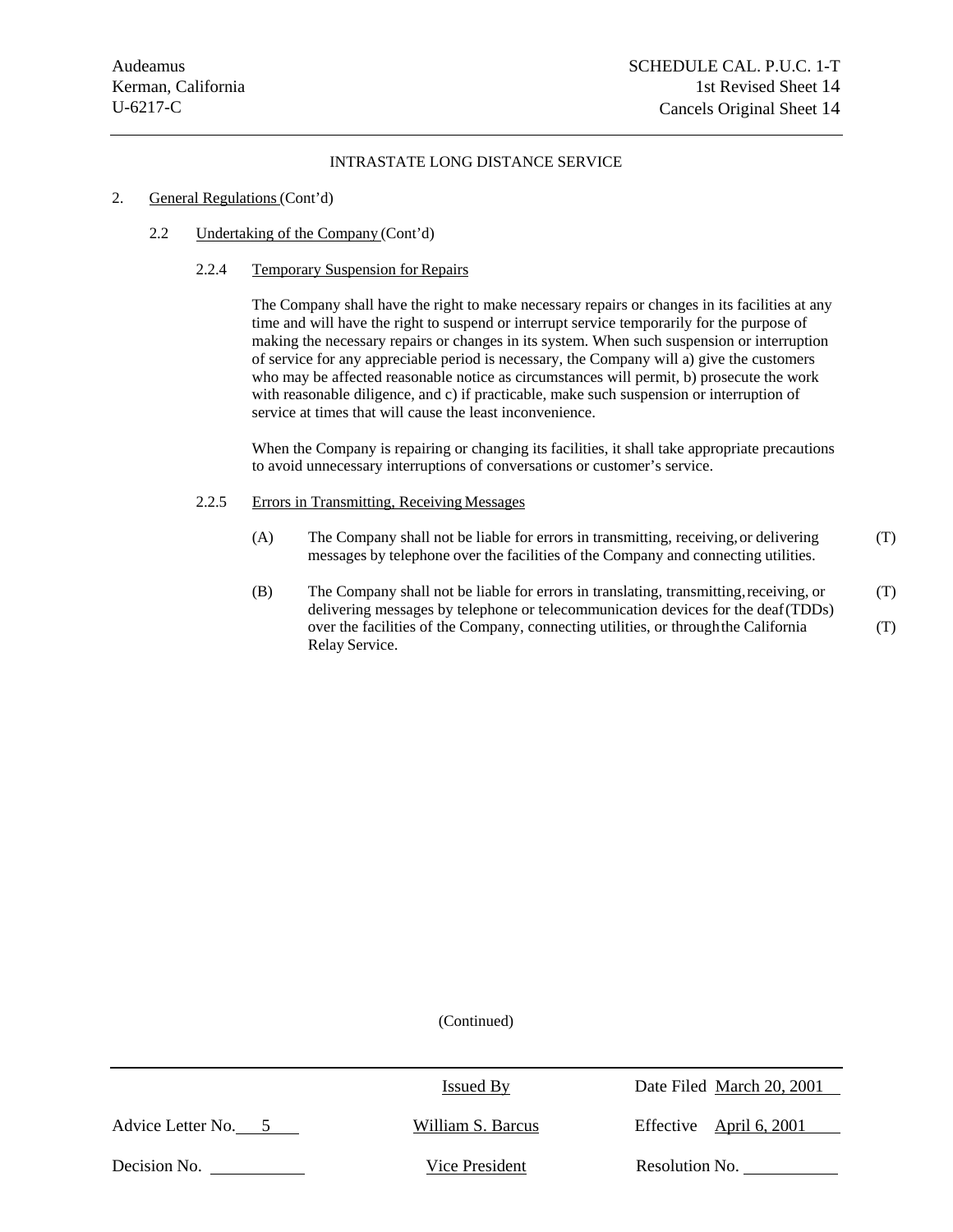#### 2. General Regulations (Cont'd)

2.2 Undertaking of the Company (Cont'd)

#### 2.2.6 Facilities of Other Companies

Certain services are offered by the Company subject to the availability of suitable facilities from the Local Exchange Utility. In order to provide such service(s), the Company will incur charges and/or liabilities in the Local Exchange Utility's Access Tariff. Such service(s) will not be provided if facilities cannot be obtained from Local Exchange Utility because of a condition over which a customer has control (e.g., hazardous locations, etc.) violates a regulation in the Local Exchange Utility's Access Tariff.

#### 2.2.7 976 Service Call Blocking

Operators will not process any known intrastate operator assisted 976 calls regardless of whether or not the customer is a subscriber to the Local Exchange Company's Information Service Call Blocking service. This procedure is in compliance with the California Public Utility Commission Code 2884, 1884.5, and Assembly Bill No. 3833.

#### 2.2.8 Establishment and Re-Establishment of Credit

The Company reserves the right to examine the credit record and check the references of all applicants and customers.

The Company may examine the credit profile/record of any applicant prior to accepting the service order or customer's deposit. These shall not in themselves obligate the Company to provide services or to continue to provide service if a later check of applicant's credit record demonstrates that, in the opinion of the Company, provision of service is contrary to the best interest of the Company. Failure to provide a social security number shall not because for (C) requiring a deposit. (C)

- 2.2.9 Deposits and Advance Payments
	- (A) The Company reserves the right to require a deposit or usage prepayment equal to at least one month's usage of the customer's previous carrier and up to two (2) months of estimated usage based upon the Company's determination of the customer's credit worthiness. (C)

|                          | $($ Comunica $)$  |                            |
|--------------------------|-------------------|----------------------------|
|                          | <b>Issued By</b>  | Date Filed August 6, 2004  |
| Advice Letter No. 24     | William S. Barcus | Effective December 6, 2004 |
| Decision No. $04-05-057$ | President         | Resolution No.             |

 $(C_{\text{ontinual}})$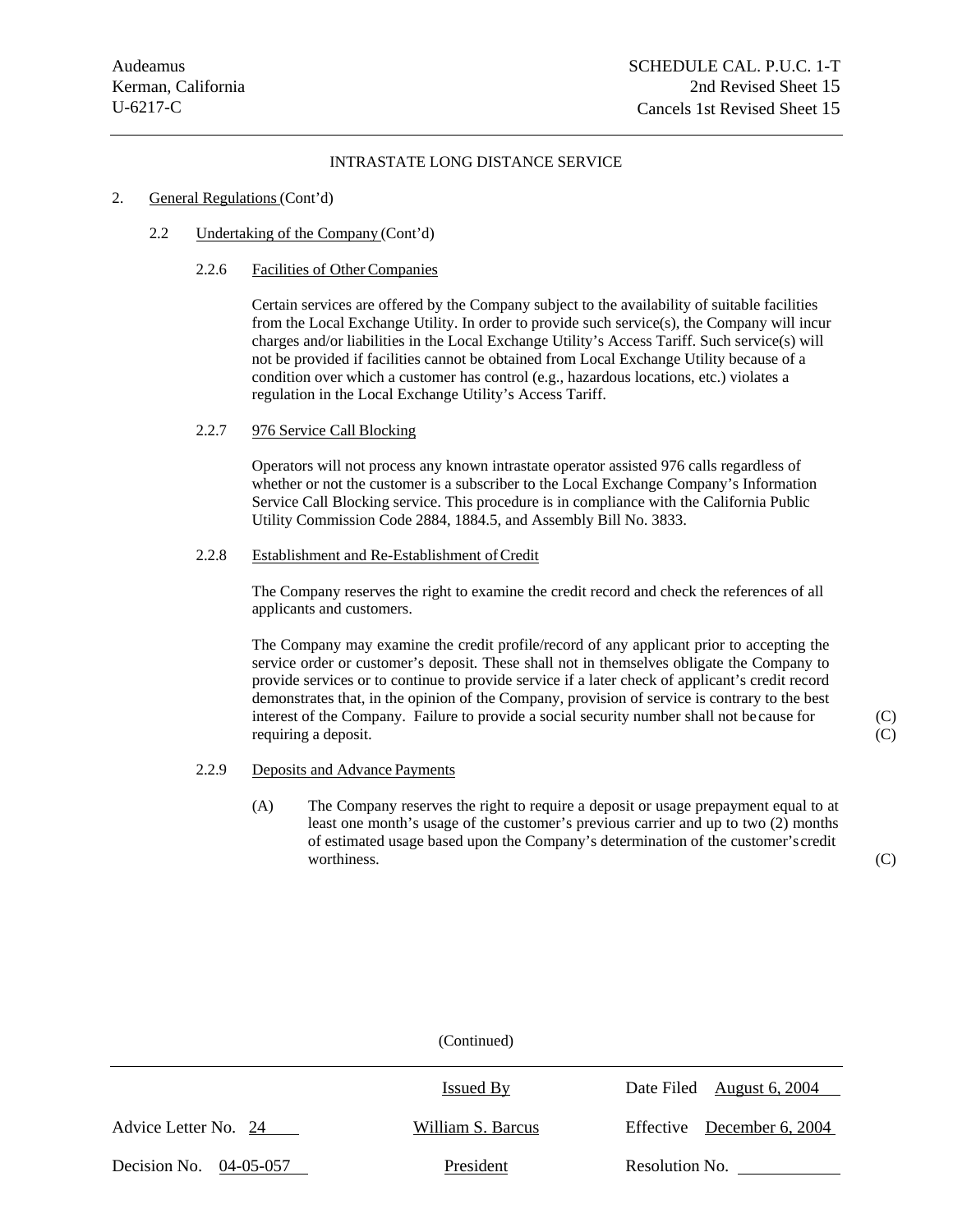(L)

(L)

#### INTRASTATE LONG DISTANCE SERVICE

#### 2. General Regulations (Cont'd)

- 2.2 Undertaking of the Company (Cont'd)
	- 2.2.9 Deposits and Advance Payments (Cont'd)
		- (B) The Company will compute simple interest on deposits at the rate of 7/12 of 1 percent per month for each full month deposits are held. In the event of cancellation, the deposit plus accumulated interest will be applied toward the customer's final bill and any remainder will be returned within thirty (30) days after the service is discontinued. All deposits will be returned to customers at the end of one (1) year if payments have been made for one (1) full year on a prompt and timely basis.

#### 2.2.10 Notices

- (A) Notices shall be in writing by one or a combination of bill insets, notices printed on (C) bills, or separate notices sent by first class mail. In each case, an electronic notice may be substituted where the customer has agreed to receive notice in that manner. Notice by first class mail is complete when the document is deposited in the mail; and electronic notice is complete upon successful transmission (as defined in Cal. Civil Code Section 1633.15(b)). Every notice in whatever form shall be legible and printed in the equivalent of 10-point or larger type. (C)
- (B) Notices from a customer to the Company may be given verbally by the customer or any authorized agent or by written communications mailed to the Company's business office.
- (C) The Company shall provide the disconnect notice in writing to customers whose (C) payments are overdue not less than seven (7) calendar days prior to terminating service for nonpayment. Each termination notice shall include all of the following: (C)
	- (1) Company's name. (N)
	- (2) The name and address of the customer, and the telephone number(s) associated with the delinquent account. (N)

(L) Material now shown on Original Sheet 16.1

|                          | (Continued)       |                            |
|--------------------------|-------------------|----------------------------|
|                          | Issued By         | Date Filed August 6, 2004  |
| Advice Letter No. 24     | William S. Barcus | Effective December 6, 2004 |
| Decision No. $04-05-057$ | President         | Resolution No.             |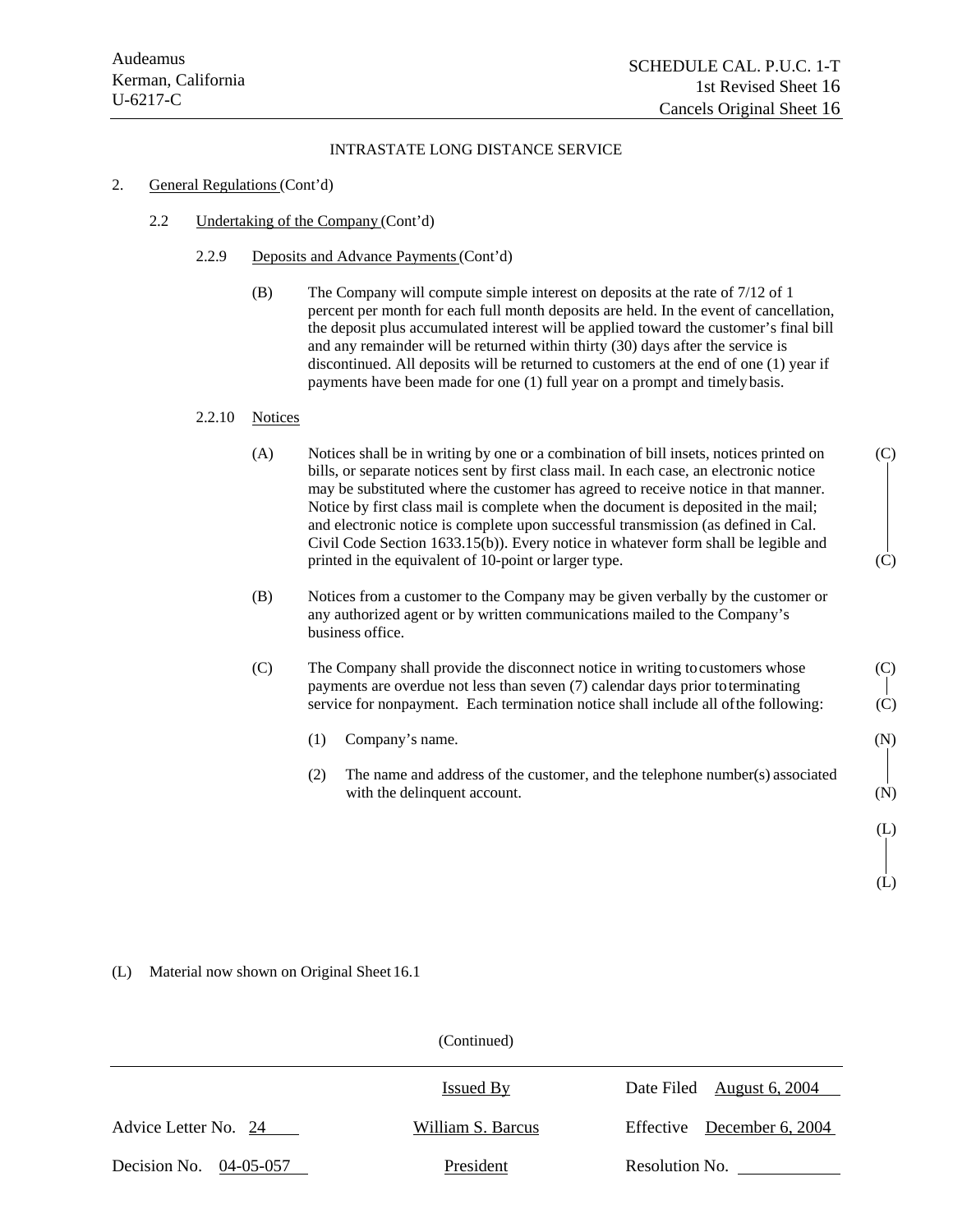#### 2. General Regulations (Cont'd)

- 2.2 Undertaking of the Company (Cont'd)
	- 2.2.10 Notices (Cont'd)
		- $(C)$   $(Cont'd)$ 
			- (3) Information sufficient for the customer to identify the delinquent amount(s).
			- (4) The time or date by which payment, or arrangement for payment, must be made to avoid termination.
			- (5) A toll-free telephone number to reach a Company service representative who can provide customer assistance.
			- (6) The telephone number of the Commission's Consumer Affairs Branch where the customer may direct inquiries.

If the notice is sent via text message to the device to be terminated, the terminating Company will be deemed to have complied with this rule if it provides the information above.

(D) Notice to Change Rates

The Company shall notify all affected customers at least 25 days in advance of every proposed change in its customer's tariffed service or non-term contracts that may result in higher rates or charges or more restrictive terms or conditions excluding taxes or surcharges for which the Company has no discretion over the amount to charge. The customer notice shall describe the current and proposed rates, terms, or conditions, as appropriate. (N)

#### 2.2.11 Rendering and Payment of Bills (L) (L)

(A) Billing periods are monthly. The billing date is dependent on the billing cycle assigned to the customer. (L)

# (L) Material previously shown on Original Sheet 16.

#### (Continued) (N)

|                                 | Issued By         | Date Filed August 6, 2004       |  |
|---------------------------------|-------------------|---------------------------------|--|
| Advice Letter No. 24            | William S. Barcus | December $6, 2004$<br>Effective |  |
| Decision No.<br>$04 - 05 - 057$ | President         | Resolution No.                  |  |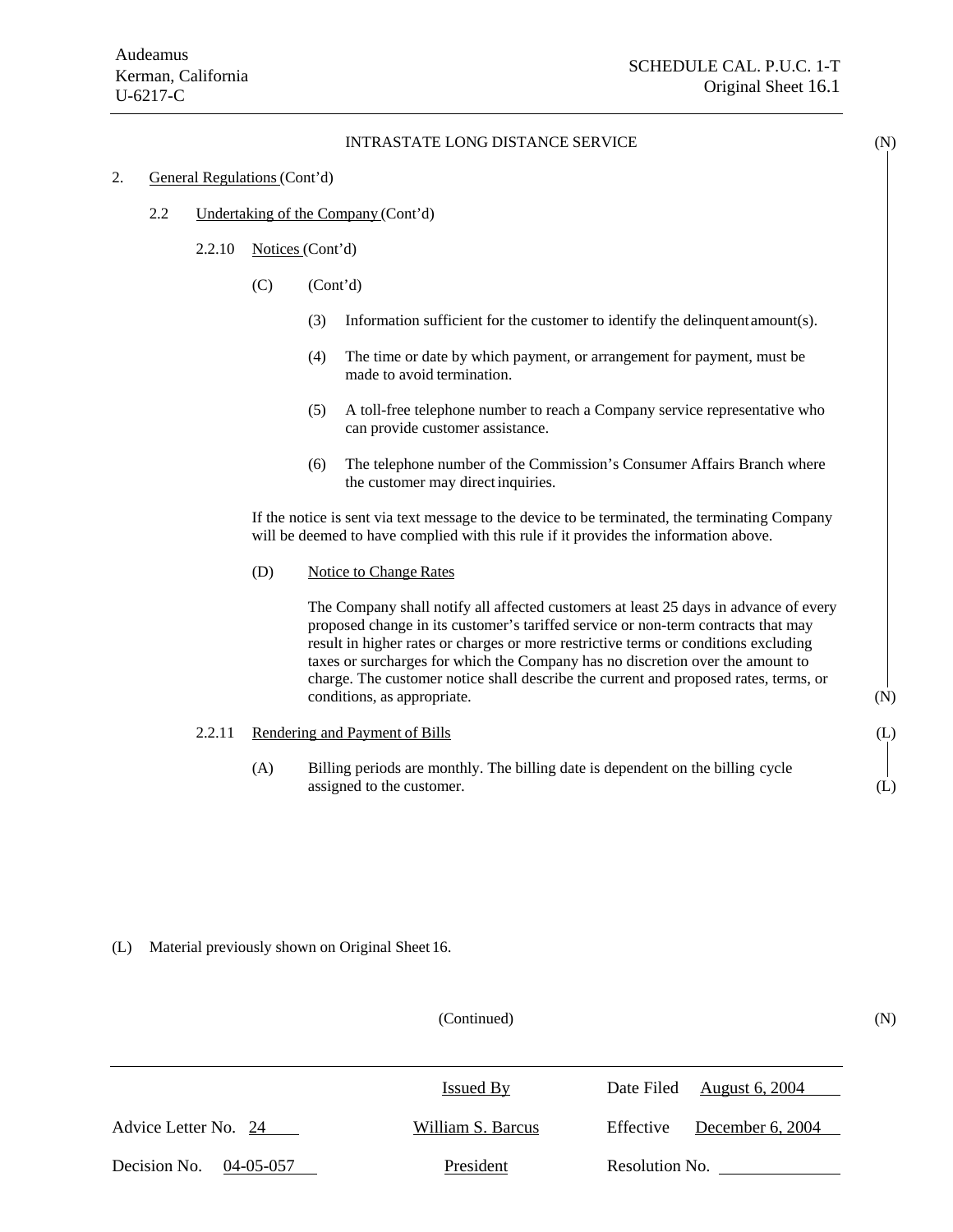#### 2. General Regulations (Cont'd)

2.2 Undertaking of the Company (Cont'd)

#### 2.2.11 Rendering and Payment of Bills (Cont'd)

- (B) Bills are due and payable upon receipt. The total invoiced amount must be paid within twenty-two  $(22)$  days of the invoice date. The Company may elect to give  $(C)$ customers written notice that after seven (7) days from such notice, or after such (C) longer period as the Company provides, customer's right to continued use of the service shall be suspended until all payments have been made in full and the Company shall have the right to take such steps as are necessary to terminate customer's access to the service. Customer's service may be terminated if service is not paid for by the 45th day past the billing date.
- (C) A Company shall credit payments effective the business day payments are received (C) by the Company or its agent. The date after which a bill is considered overdue and delinquent, and after which late charges may accrue, shall not be earlier than twentytwo (22) days after the day the bill was mailed. Any authorized late-payment penalty may not exceed 1.5% per month on the balance overdue. Customers shall not be liable for late payment charges on disputed amounts that are resolved in the customer's favor. (C)
- (D) Bills may be paid by mail or in person at the business office of the Company. All charges for services are payable only in U.S. currency. Payments may be made by cash, check, money order, or cashiers check.
- (E) The Company is not responsible for local telephone charges incurred by the customer in gaining access to the Company's network.
- (F) A bill shall not include any previously unbilled charge for service furnished prior to three (3) months immediately preceding the date of the bill, except charges for collect calls, credit card calls, third-party calls, and "Error file" calls (those which cannot be billed, due to the unavailability of complete billing information to the Company) which shall have a six-month back billing period. In cases of toll fraud, a back billing period of 3 years will apply.
- (G) Payments returned for insufficient funds/closed accounts will incur a \$5.00 special handling fee.
- (H) Bills must be based on the rates in effect at the time the service was used. Any (N) delays or lags in billing must not result in a higher total charge (other than for taxes, and surcharges and fees that are based on a percentage of the bill) than if the usage had been posted to the account in the same billing cycle in which the service was  $used.$  (N)

(Continued) Issued By Date Filed August 6, 2004 Advice Letter No. 24 William S. Barcus Effective December 6, 2004 Decision No. 04-05-057 President Resolution No.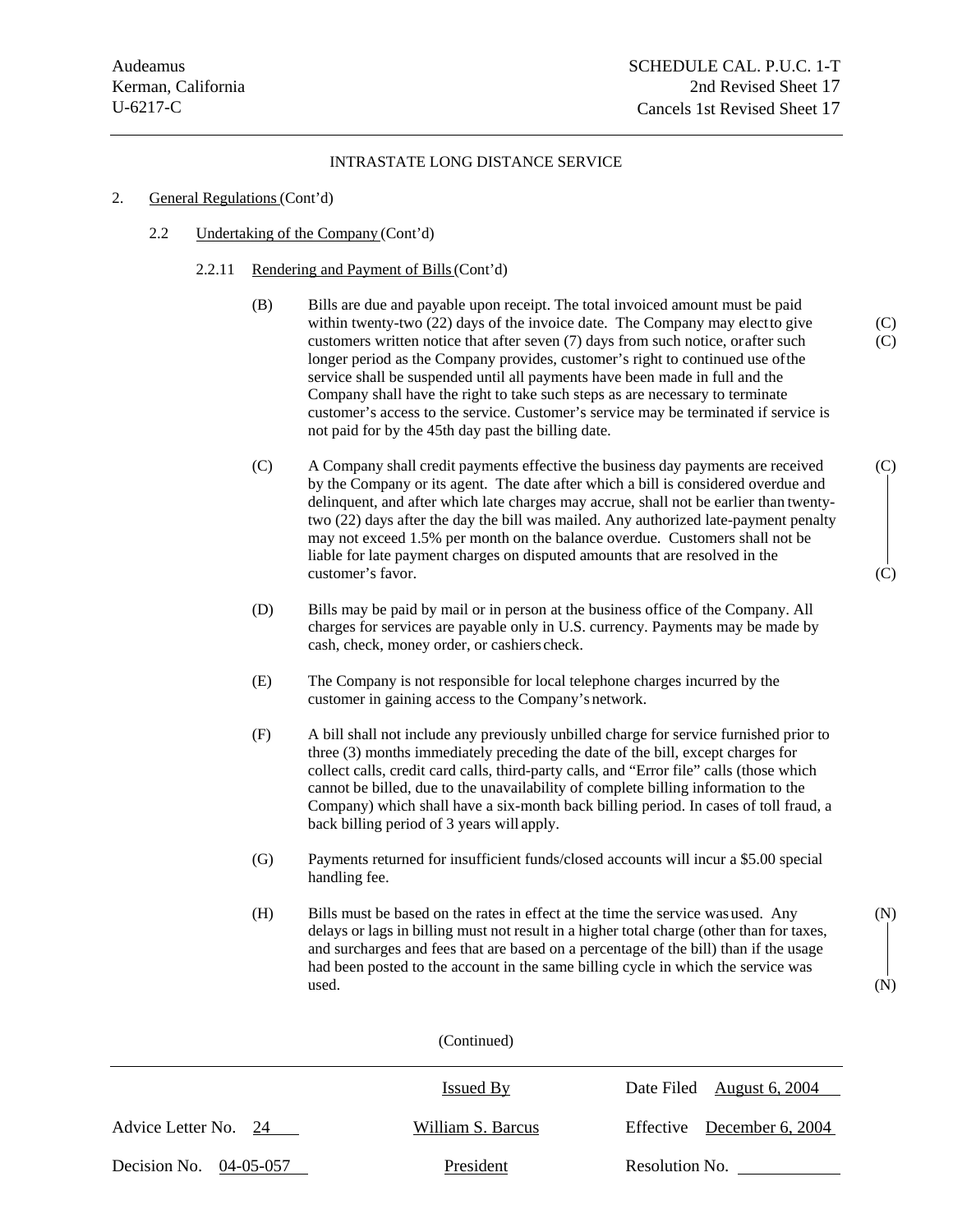# 2. General Regulations (Cont'd)

2.2 Undertaking of the Company (Cont'd)

#### 2.2.13 Reason for Discontinuance of Service

(A) Customer Request

Customers may have service discontinued by giving notice of their desire on or before its effective date.

(B) Nonpayment of Bills

Service may be denied to the customer providing the bill has not been paid and the customer has been given due notice as described in 2.2.10. The Company will not initiate service denial on any Saturday, Sunday, or legal holiday or at any time during which business offices are not open to the public.

- (C) Abandonment of service.
- (D) Fraudulent or unauthorized use.
- (E) Violation of Company tariffs.

#### 2.2.14 Restoration of Service

If service is restricted or disconnected for nonpayment, service will be reestablished only upon receipt of payment of all charges due, which include charges for service and facilities during the period of suspension and which may include a service restoral fee. If the customer has a history of payments returned for insufficient funds, the Company may require payment by cash, money order, or certified check. If payment is made by personal check, restoration will be effected upon clearance of the check.

#### 2.2.15 Information to be Provided to the Public

A copy of this tariff schedule and advice letters will be available for public inspection in the Company's business office during regular business hours.

> (D) (D)

(Continued) Issued By Date Filed April 1, 2005 Advice Letter No. 26 William S. Barcus Effective May 5, 2005 Decision No. 05-01-058 President Resolution No.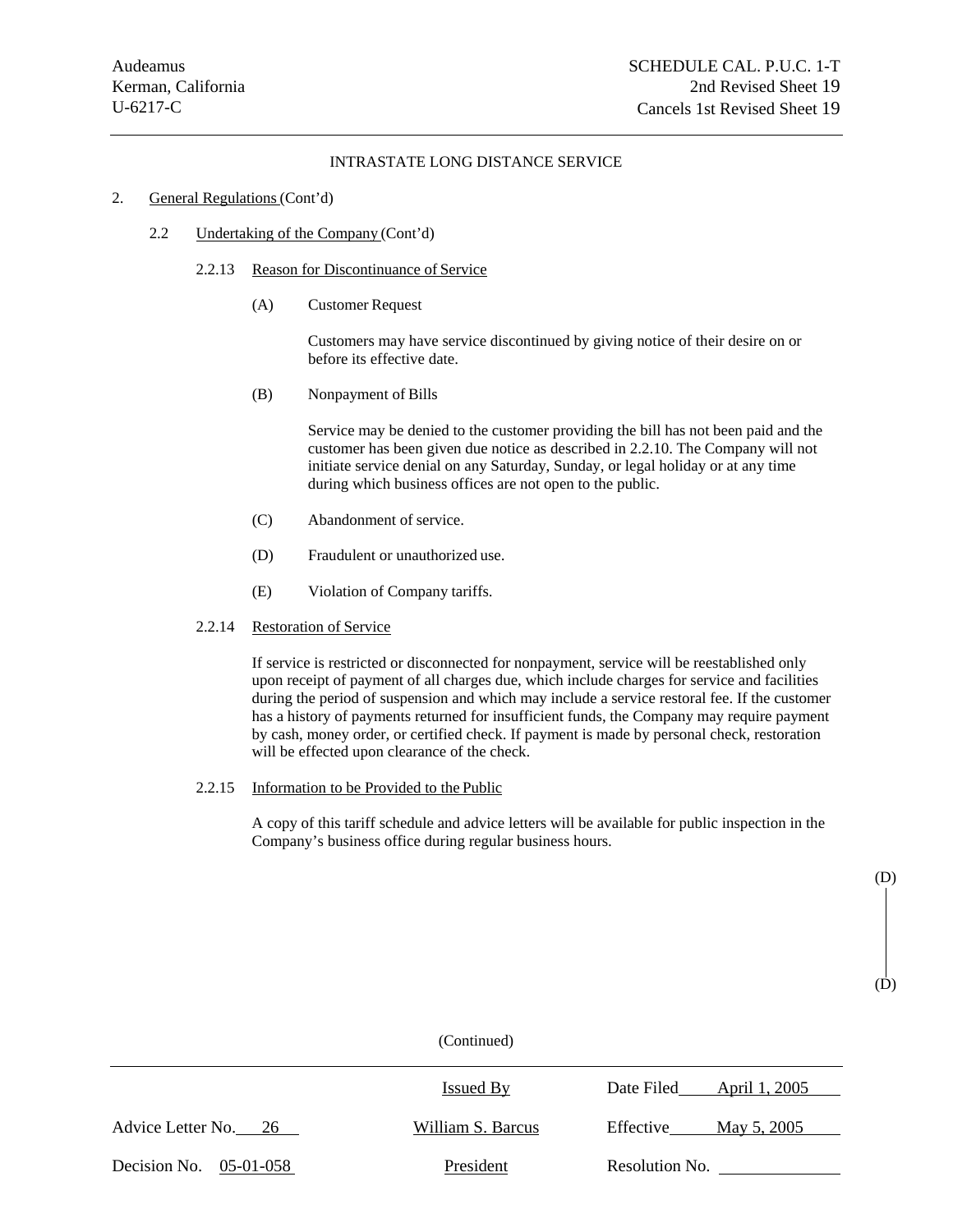# 2. General Regulations (Cont'd)

- 2.2 Undertaking of the Company (Cont'd)
	- 2.2.16 Cancellation of Service (T)

Customers may cancel without termination fees or penalties any new tariffed service or any new contract for service within thirty (30) days after the new service is initiated. This does not relieve the customer from payment for per use and normal recurring charges applicable to the service incurred before canceling.

|                          | Issued By         | Date Filed<br>April 1, 2005 |
|--------------------------|-------------------|-----------------------------|
| Advice Letter No. 26     | William S. Barcus | Effective<br>May 5, 2005    |
| Decision No. $05-01-058$ | President         | Resolution No.              |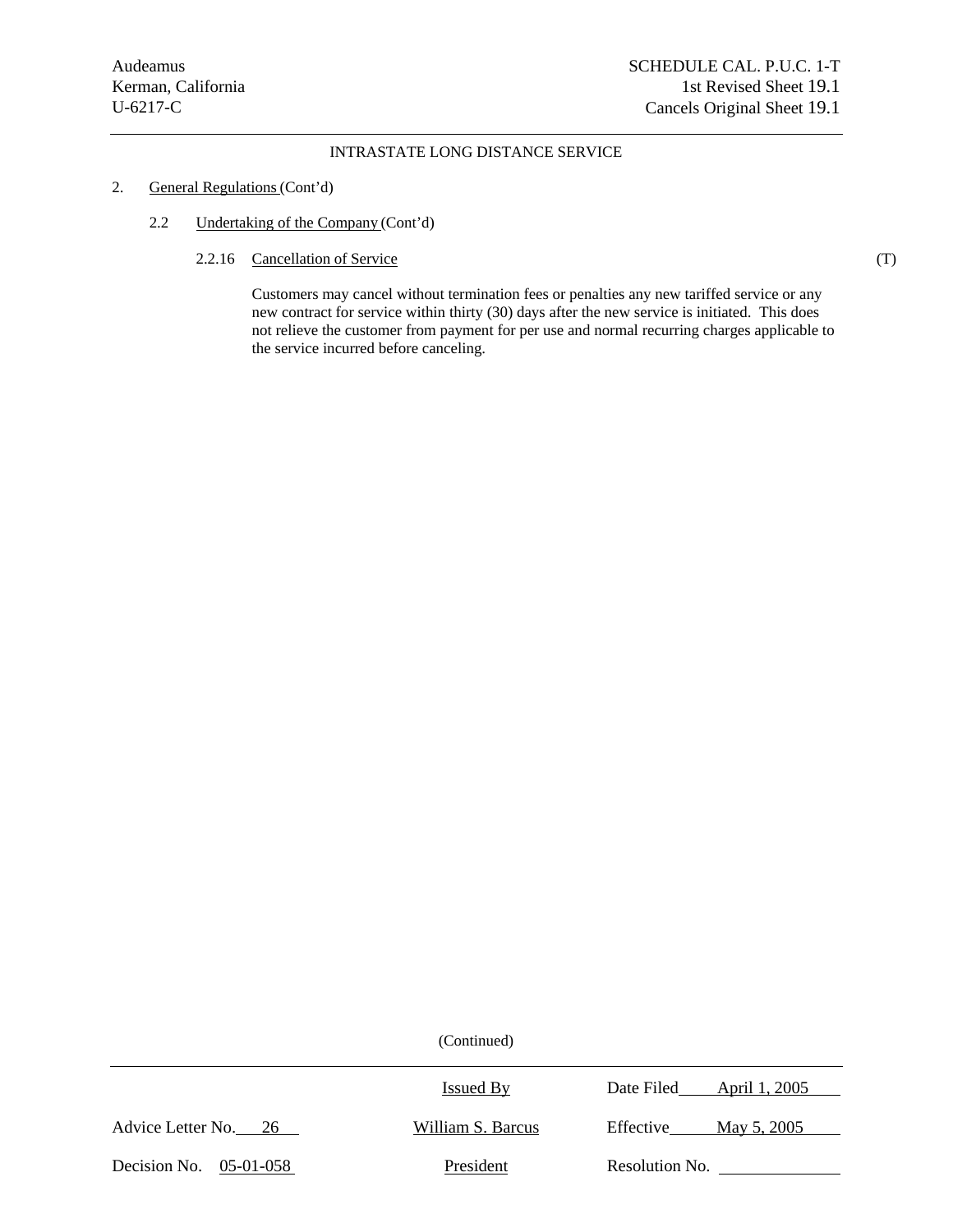#### 2. General Regulations (Cont'd)

#### 2.3 Release of Information

#### 2.3.1 Credit Information and Calling Records

California Public Utilities Commission's Decision Nos. 92860 and 93361, in Case No. 10206, requires that each communications company, operating under the jurisdiction of the Commission, include the provisions of the rule set forth in Appendix "B" of that decision as a part of the regulations in the Company's tariff schedules. Accordingly, Appendix "B" of Decision Nos. 92860 and 93361, Case No. 10206 is quoted herein:

#### "APPENDIX B"

#### Release of Credit Information and Calling Records<sup>1</sup>

## (A) DEFINITIONS

(1) Credit Information

A customer's credit information is the information contained in the customer's company account record, including but not limited to: account established date, "can-be-reached" number, name of employer, employer's address, customer's social security and/or driver's license number, billing name, location of previous service. Not included in customer credit information for purposes of these rules are: non-published customer information, or customer's name, address, and telephone number as listed in the telephone directory.

(2) Calling Records

Calling records are the records of calls made from a customer's telephone no matter how recorded and regardless of whether such information appears in the customer's monthly telephone service bill. Toll records and pen registers are examples of call records.

Note 1: Per Decision No. 93361, this rule shall not apply in instances involving the issuance of federal subpoenas which have not, in fact, been authorized by a federal judge or magistrate.

|                        | Issued By         | Date Filed August 11, 1999 |
|------------------------|-------------------|----------------------------|
| Advice Letter No. 1    | William S. Barcus | Effective August 12, 1999  |
| Decision No. 99-08-036 | Vice President    | Resolution No.             |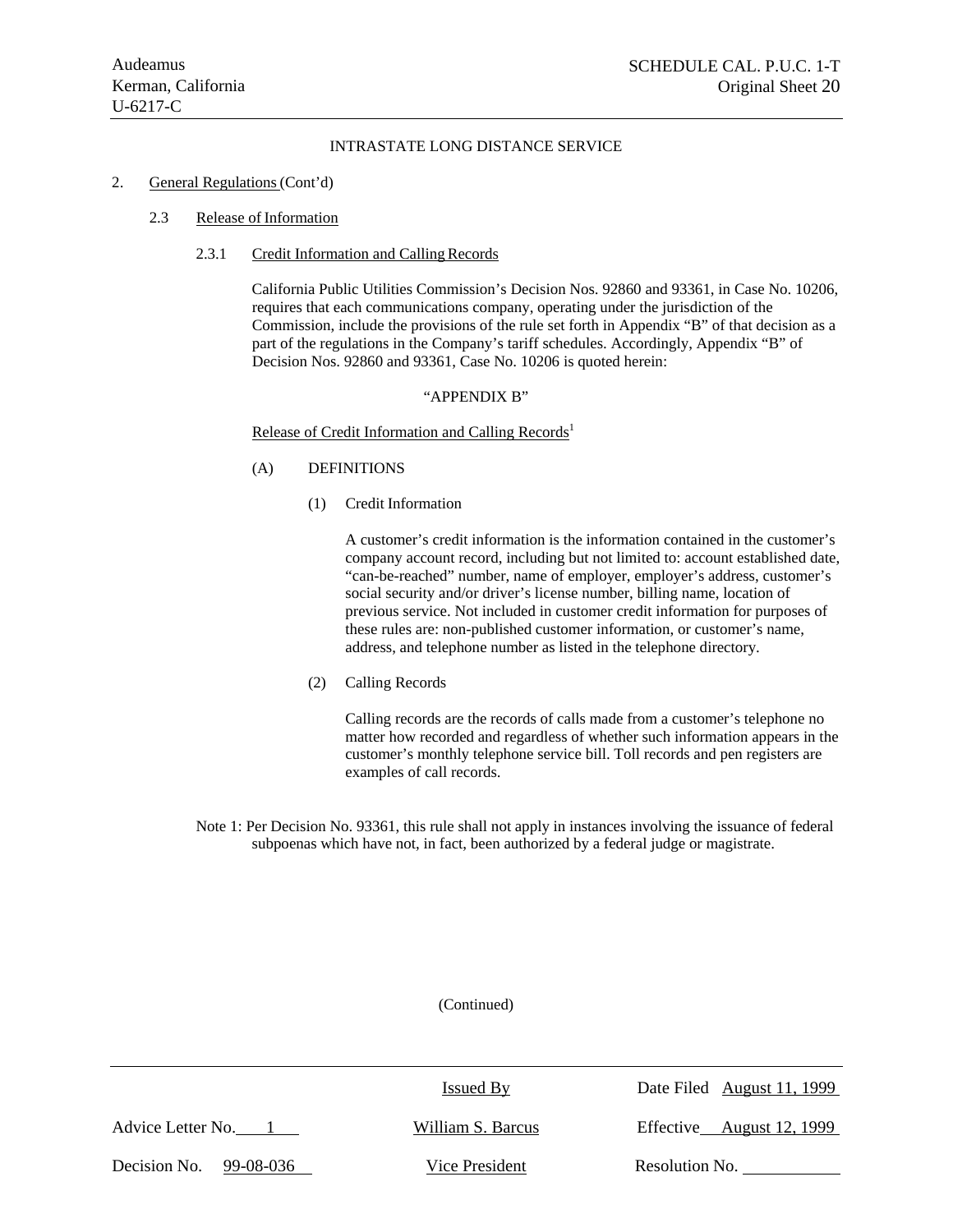#### 2. General Regulations (Cont'd)

#### 2.3 Release of Information (Cont'd)

- 2.3.1 Credit Information and Calling Records (Cont'd)
	- (B) Release of Subscriber Credit Information and Calling Records

A customer's credit information and/or calling records shall be released by a telecommunications company only under the following circumstances:

- (1) Upon receipt of a search warrant obtained pursuant to California or federal law; or
- (2) Upon making return to a subpoena or subpoena duces tecum when, in fact, authorized by a state or federal judge to divulge the information or records.
- (3) In the case of civil or administrative subpoenas, upon notifying the customer that a subpoena has been issued and affording that customer at least ten days to move to quash the subpoena; or
- (4) Upon receiving permission of the customer to release the information.

#### (C) Notification to the Customer

- (1) Except as provided below, the customer whose credit information or calling records are requested by judicial subpoena or search warrant shall be notified by the Company by telephone the same day that the subpoena or search warrant is received (only one attempt by telephone is necessary). Telephone notification, whether successful or not, shall be followed by written notification within twenty-four hours after the receipt of the subpoena or warrant.
- (2) Both oral and written notification shall state that a judicial subpoena or search warrant was received for credit information or calling records for the specified dates and telephone numbers, and provide the name of the agency making the request.

|                           | Issued By         | Date Filed August 11, 1999 |
|---------------------------|-------------------|----------------------------|
| Advice Letter No.         | William S. Barcus | Effective August 12, 1999  |
| Decision No.<br>99-08-036 | Vice President    | Resolution No.             |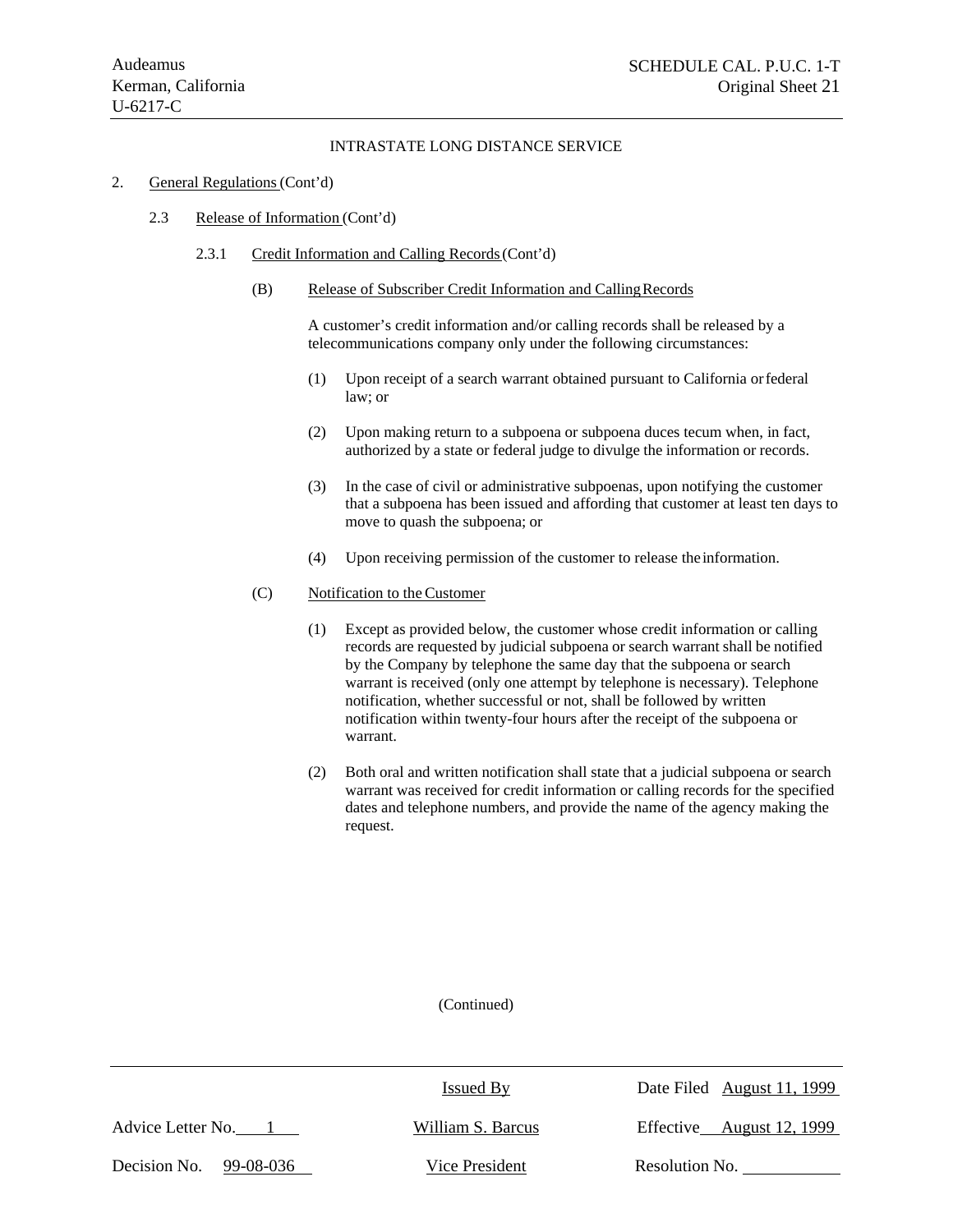- 2. General Regulations (Cont'd)
	- 2.3 Release of Information (Cont'd)
		- 2.3.1 Credit Information and Calling Records (Cont'd)
			- (D) Deferral of Notification
				- (1) Notification to the customer will be deferred, and no disclosure made for a period of 90 days if there is a certification for nondisclosure in the body of a subpoena or search warrant. The certification for nondisclosure must contain a statement that there is probable cause to believe notification to the customer would impede the investigation of an offense pursuant to which the subpoena or warrant was issued. Upon making return to the court to a subpoena, the Company shall request instruction from the court whether it should notify the customer of its receipt of the subpoena before divulging the information or records requested.
				- (2) The 90-day period can be extended for successive 90-day periods upon a new written certification in each instance that there is probable cause to believe notification to the customer would impede the investigation of an offense pursuant to which the subpoena or warrant was issued.
				- (3) Successive new written certifications shall be made by the individual who procured the issuance of the subpoena or warrant or, if that person is unavailable, by another member of the authorized agency who also certifies that he or she has been assigned to handle the matter for which the credit information or calling records has been obtained.
				- (4) Within five working days of the expiration of any outstanding certification, or any renewal of such certification, the deferred notification shall be given in writing to the customer in accordance with (3) above.

|                           | <b>Issued By</b>  | Date Filed August 11, 1999   |
|---------------------------|-------------------|------------------------------|
| Advice Letter No.         | William S. Barcus | August 12, 1999<br>Effective |
| Decision No.<br>99-08-036 | Vice President    | Resolution No.               |
|                           |                   |                              |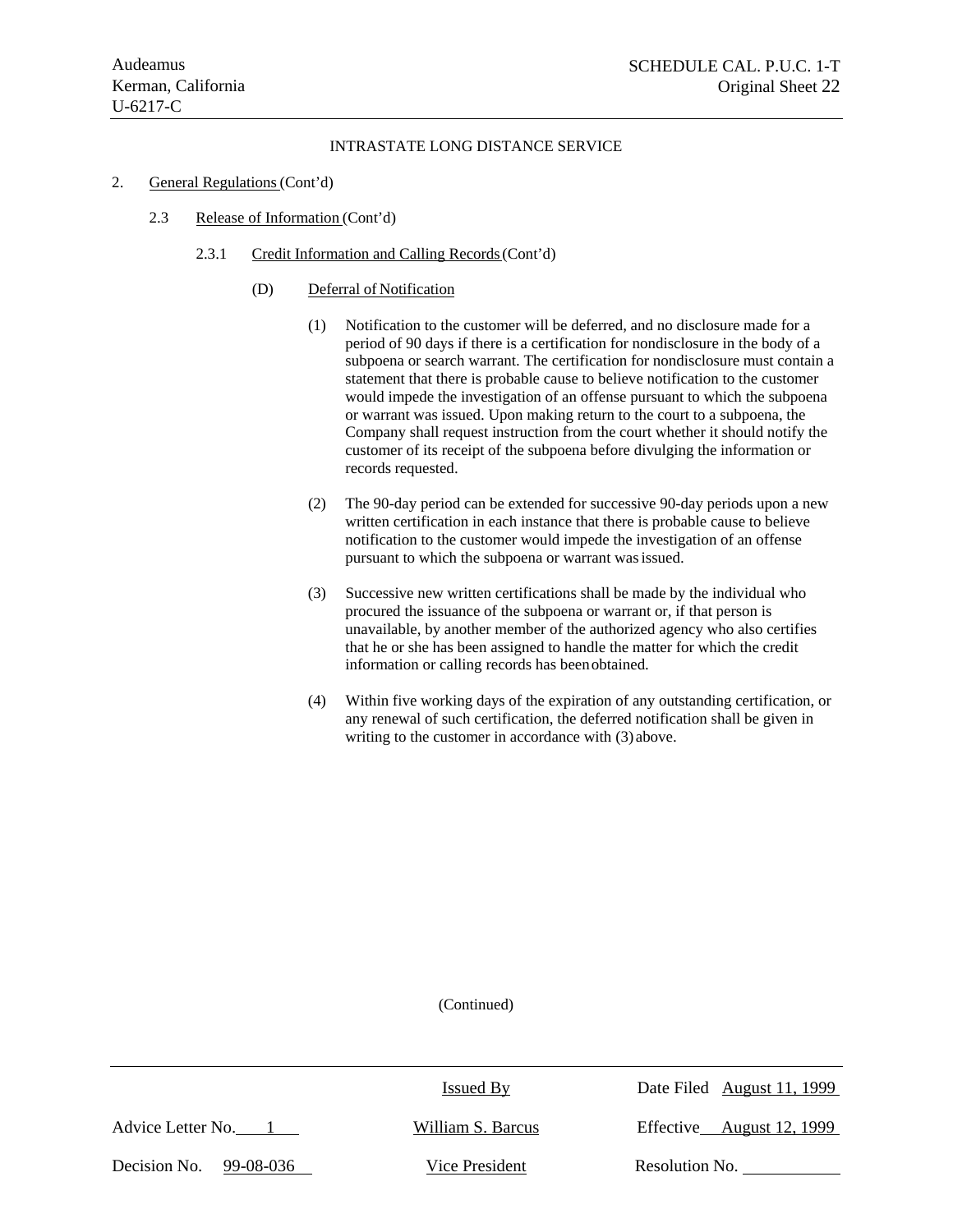#### 2. General Regulations (Cont'd)

2.3 Release of Information (Cont'd)

#### 2.3.1 Credit Information and Calling Records (Cont'd)

(E) Exception to Procedure for Release of Credit and Calling Records

The procedure set forth above does not apply where the party making the request is a collection agent working for the Company on the customer's account for the (T) Company. (T) (T)

(F) Retention of Records

Records of requests for credit information and calling records, other than from a company's employees, shall be retained for a period of at least one year from the date on which the customer is notified in writing of the request. A copy of the letter of notification, which was sent to the customer, shall also be retained for a like period of one year.

2.3.2 Legal Requirements for Refusal or Discontinuance of Service

California Public Utilities Commission's Decision No. 91188, in Case No. 4930, requires that each telecommunications company operating under the jurisdiction of the Commission, include the provisions of the rule set forth in Appendix "B" of that Decision as a part of the rules in the Company's tariff schedules. Accordingly, Appendix "B" of Decision No. 91188, Case No. 4930, is quoted herein:

#### "APPENDIX B"

"1. Any telecommunications company operating under the jurisdiction of this Commission shall refuse service to a new applicant and shall disconnect existing service to a customer upon receipt from any authorized official of a law enforcement agency of a writing, signed by a magistrate, as defined by Penal Code Sections 807 and 808, finding that probable cause exists to believe that the use made or to be made of the service is prohibited by law, or that the service is being or is to be used as an instrumentality, directly or indirectly, to violate  $(T)(L)$ 

#### (L) Portion of sentence previously shown on Original Sheet 24.

|                                     | <b>Issued By</b>  | Date Filed March 29, 2001 |
|-------------------------------------|-------------------|---------------------------|
| Advice Letter No.<br>$\overline{5}$ | William S. Barcus | Effective April 6, 2001   |
| Decision No.                        | Vice President    | Resolution No.            |

(Continued)

(T)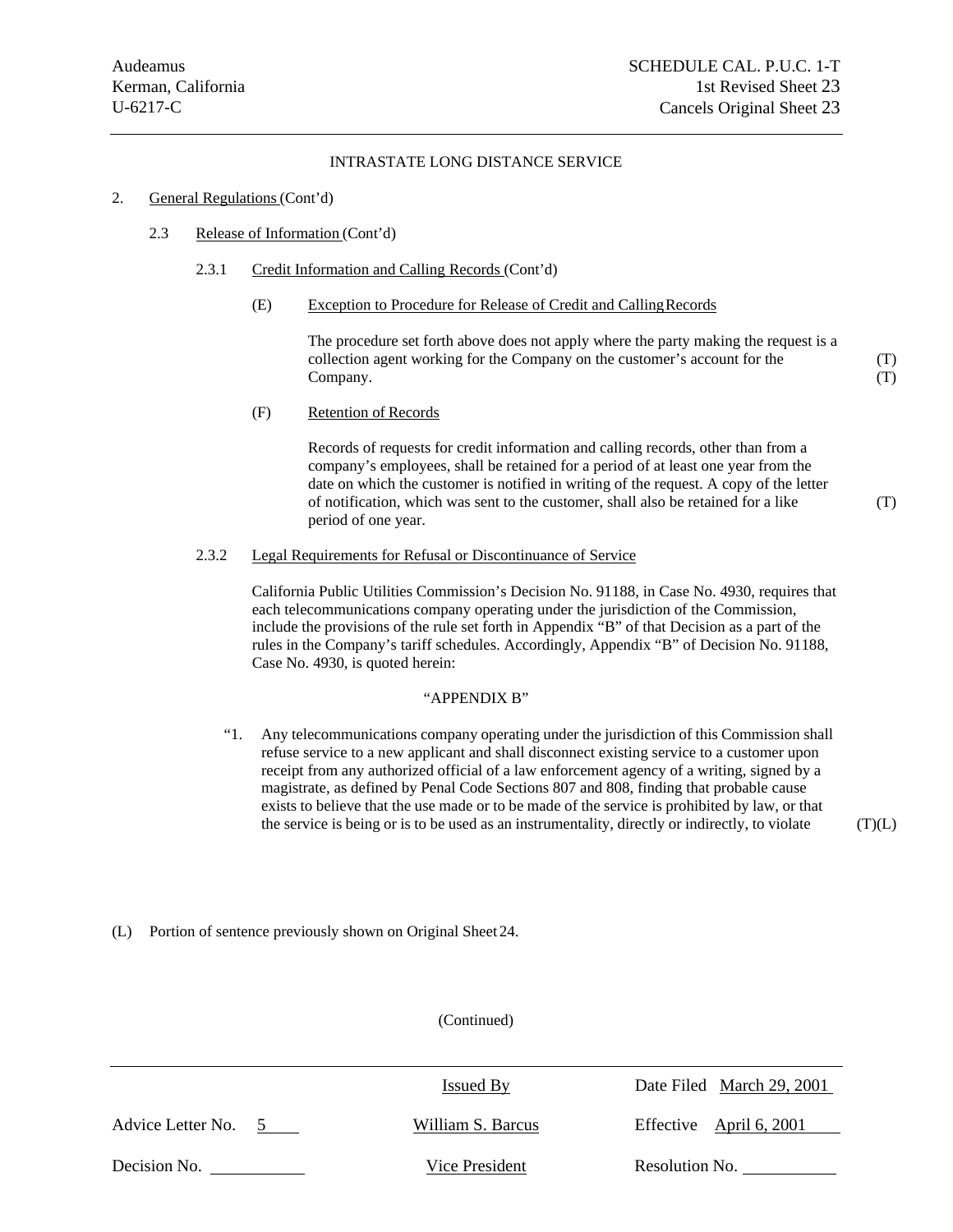#### 2. General Regulations (Cont'd)

#### 2.3 Release of Information (Cont'd)

#### 2.3.2 Legal Requirements for Refusal or Discontinuance of Service (Cont'd)

or to assist in the violation of the law. Included in the magistrate's writing, shall be a finding that there is probable cause to believe not only that the subject's telephone facilities have been or are to be used in the commission or facilitation of illegal acts, but that the character of such acts is such that, absent immediate and summary action in the premises, significant dangers to public health, safety, or welfare will result."

#### 2.4 Use

#### 2.4.1 Unlawful and Abusive Use

The service provided under this tariff shall not be used for an unlawful purpose or used in an abusive manner.

Abusive use includes:

The use of the service of the Company for a call or calls, anonymous or otherwise, in a manner that would frighten, abuse, torment, or harass another.

#### 2.4.2 Use of Service

Intrastate Message Telecommunications Service may be used to transmit communications of the customer in a manner consistent with the terms of this tariff and the policies and regulations of the California Public Utilities Commission.

#### 2.5 Competitive Promotional Offerings

From time to time the Company may offer certain special promotions to its customers. These offerings may be limited to certain dates, times, and locations. Such offerings will not be less than one day nor more than one year.

2.5.1 Home Connect Plans Promotion

Home Connect Plans offering bucket of minutes (250/500/unlimited options) as found in Schedules 3.3.2; rates in Section 5.1.9(A), (B), (C).

(A) The promotional offering will run from October 31, 2008 through June 18, 2009. (C)

|                         | (Continued)       |                             |
|-------------------------|-------------------|-----------------------------|
|                         | <b>Issued By</b>  | June 18, 2009<br>Date Filed |
| Advice Letter No.<br>35 | William S. Barcus | Effective June $18, 2009$   |
| Decision No.            | President         | Resolution No.              |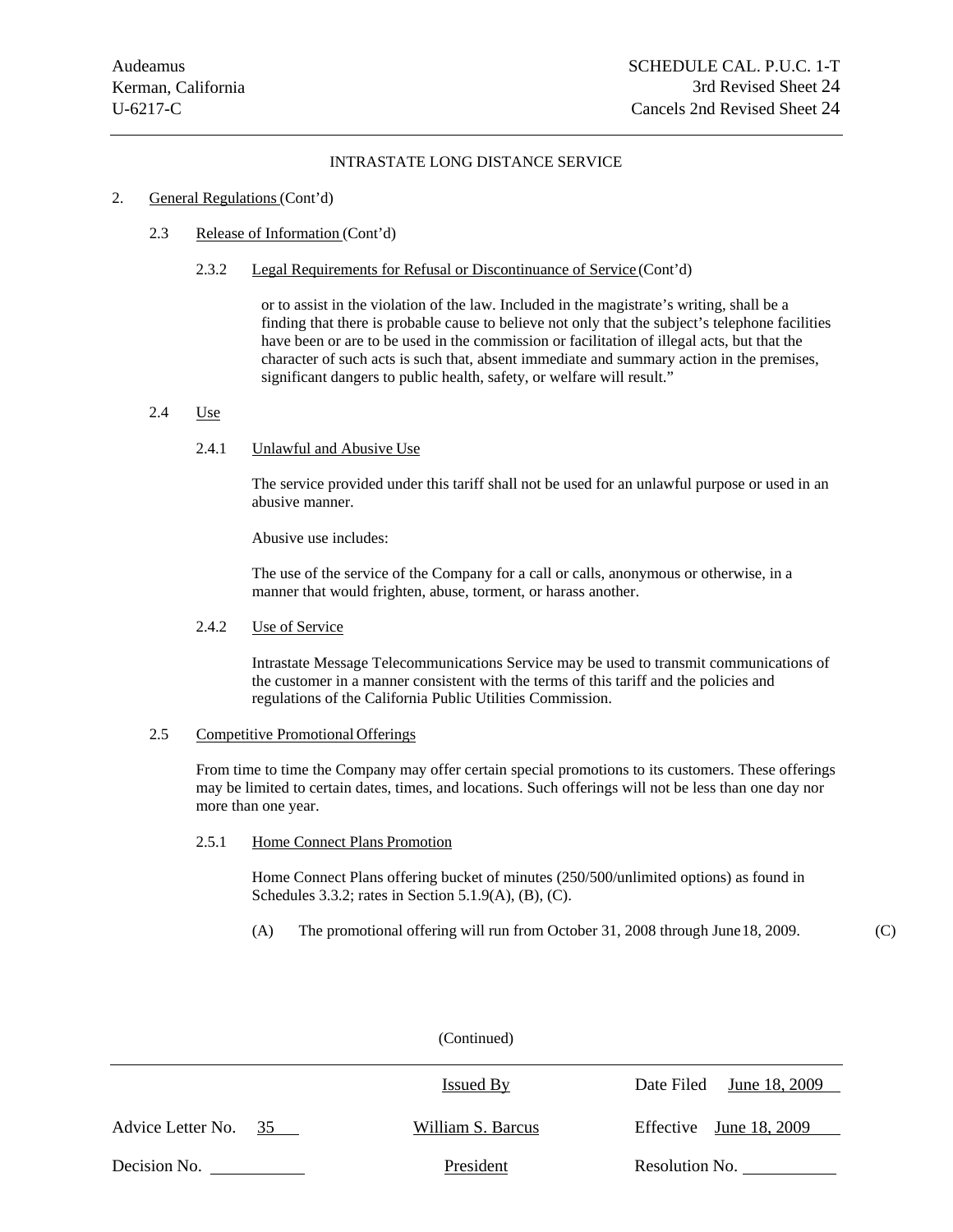#### 2. General Regulations (Cont'd)

- 2.5 Competitive Promotional Offerings (Cont'd)
	- 2.5.1 Home Connect Plans Promotion (Cont'd)
		- (B) A discount of \$17.50 (equivalent to the 250 minute rate) will be taken from the monthly price of any of the bucket of minutes (250/500/unlimited options) for as long as the customer subscribes to both the Home Connect Plan and the Sebastian video television offerings of the Utility.
		- (C) This offering is only available where facilities exist whereby both the Home Connect and video services are offered by Sebastian.
		- (D) This service is only offered during the period of the promotion. Subsequent to the termination of the promotion, customers can not re-subscribe to this offering once they discontinue either of the applicable services (Home Connect or video). (N)

(Continued) (N)

Advice Letter No. 33 William S. Barcus Effective October 20, 2008 Decision No. <u>Neglection No.</u> 2014. President Resolution No. 2014. The Resolution No. 2014. The Resolution No. 2014. The Resolution No. 2014. The Resolution No. 2014. The Resolution No. 2014. The Resolution No. 2014. The R Issued By Date Filed October 20, 2008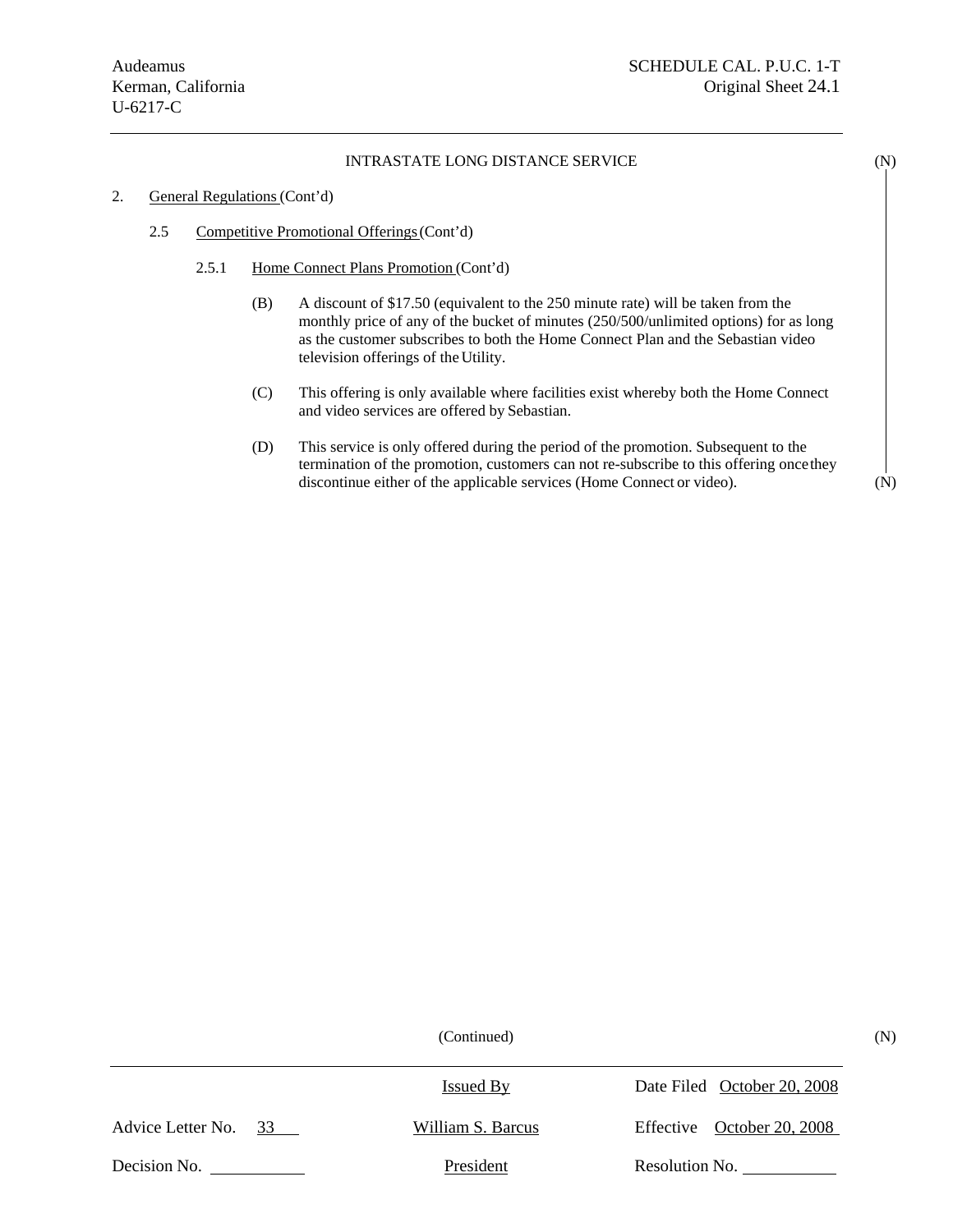#### 2. General Regulations (Cont'd)

#### 2.6 Contracts or Agreements

Contracts or written agreements for communications service will not be required as a condition precedent to services except:

- (A) As may be required by conditions as set forth in the Company's regular Schedules and Rules approved or accepted by the Public Utilities Commission of the State of California.
- (B) In the case of "special" or "custom services" where the Company, at the request of a subscriber, furnishes service or facilities at rates or under conditions other than those filed in its currently effective tariff schedules.

Each such contract or agreement shall contain a provision indicating the understanding of the parties that: "This contract or agreement shall not become effective until authorization of the Public Utilities Commission of the State of California is first obtained."

No Company initiated change in a term contract that may result in more restrictive terms or conditions (N) is enforceable unless the change is otherwise allowed by applicable law and the change is also communicated to the customer in a written notice twenty-five (25) days prior to the change taking effect. (N)

|                          | Issued By         | Date Filed August 6, 2004  |
|--------------------------|-------------------|----------------------------|
| Advice Letter No. 24     | William S. Barcus | Effective December 6, 2004 |
| Decision No. $04-05-057$ | President         | Resolution No.             |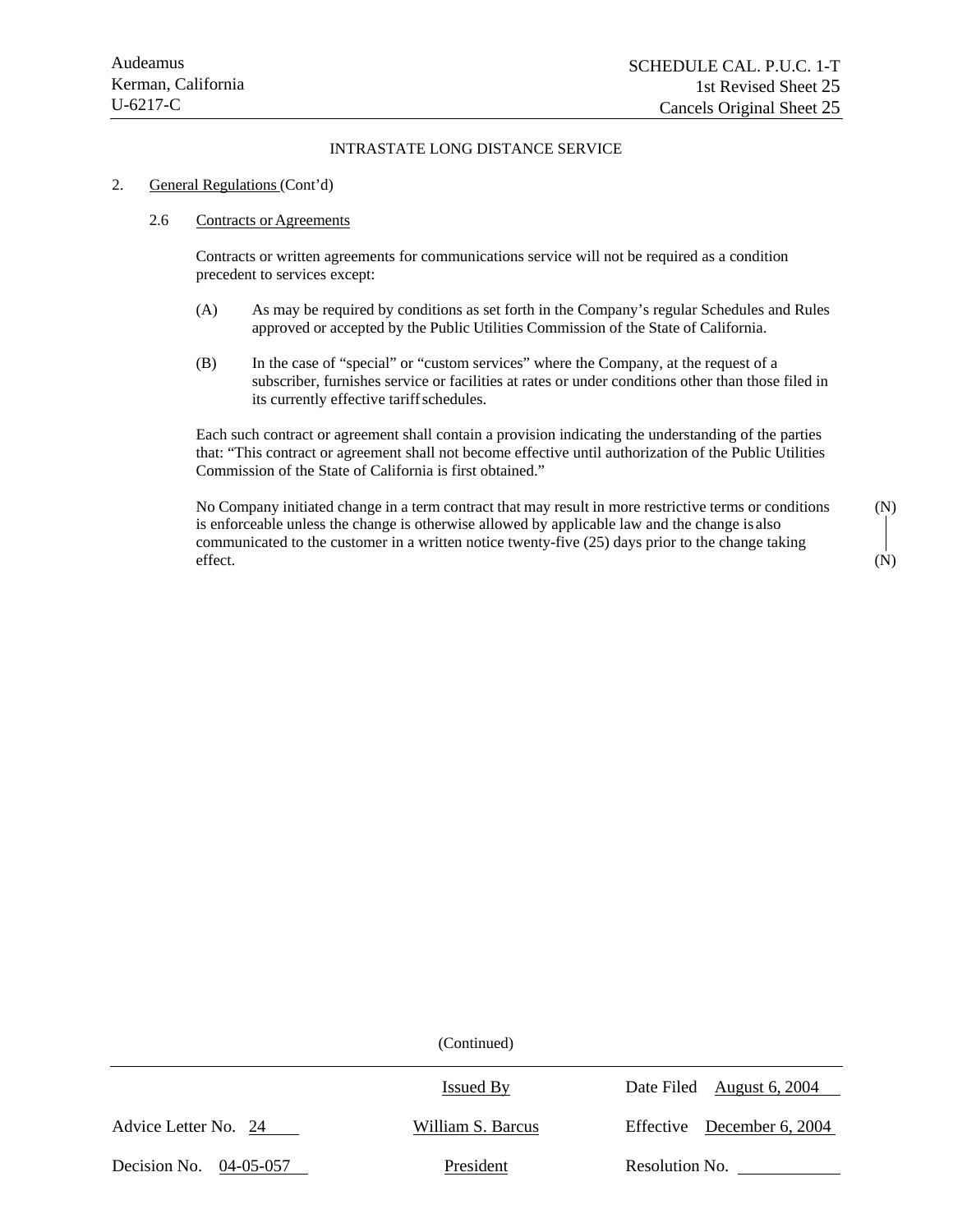#### 3. Message Telecommunications Service

#### 3.1 Description of Service

- (A) Message Telecommunications Service (MTS) is interexchange service that utilizes switched access facilities to both originate and terminate the call. The customer will use one of two dialing patterns to gain access to the Company's network.
	- The customers who have selected the Company as their primary interexchange carrier will have their line(s) programmed by the local telephone company to automatically route 1+ interLATA/ intraLATA calls to the Company's network.
- (B) Customers may terminate MTS calls to all locations within the state of California. Operator (C) Assistance and Directory Assistance are available to MTS customers. (T)

## 3.2 Types of Services

- 3.2.1 Caller Advantage Service
	- (A) Caller Advantage Service is a measured non-distance sensitive, non-time of day sensitive calling plan. Rates for Caller Advantage Service are set forth in Section 5.1.1 following.
	- (B) After the first 60 seconds, all business usage rates will be applied in six (6) second (1/10th of one minute) increments. Any portion of a six second increment, after the first 60 seconds, will be rounded upward to the next increment. Calls under 60 seconds will be rounded to 60 seconds.
	- (C) All residential usage rates will be applied in one minute increments. Any portion of a one minute increment will be rounded upward to the next increment.

|                         | <b>Issued By</b>  | October 30, 2012<br>Date Filed |
|-------------------------|-------------------|--------------------------------|
| Advice Letter No.<br>39 | William S. Barcus | November 30, 2012<br>Effective |
| Decision No.            | President         | Resolution No.                 |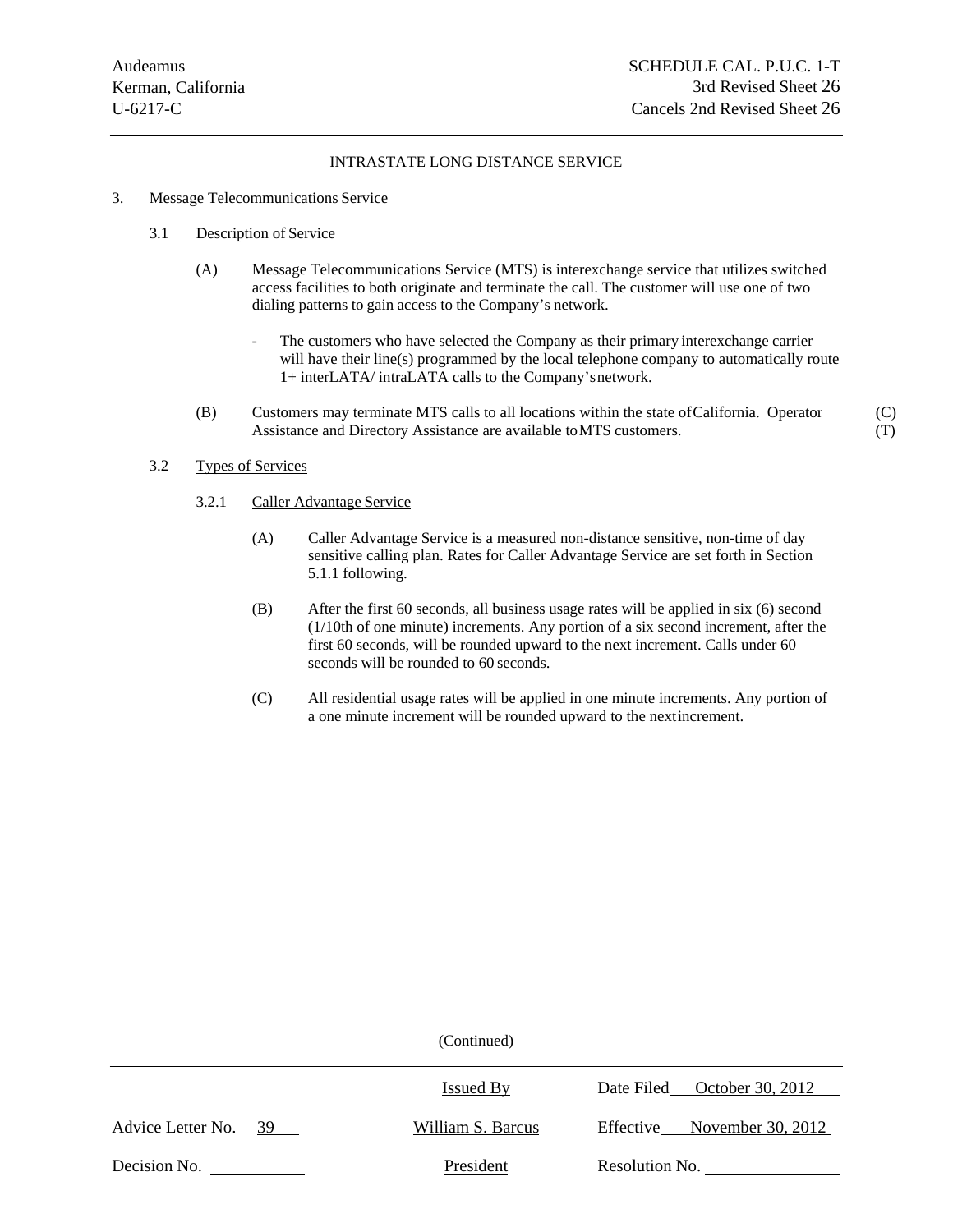- 3. Message Telecommunications Service (Cont'd)
	- 3.2 Types of Services (Cont'd)
		- 3.2.2 Reserved for Future Use\* (C)

3.2.3 Operator Services

Operator Services are provided for calls that require operator assistance. Rates for operator handled calls are set forth in Section 5.1.3 following.

- 3.2.4 Directory Assistance
	- (A) Directory Assistance Service provides the calling party with the requested telephone number and address information. Directory Assistance Service will advise the customer if the requested telephone number cannot be found or if the number is nonpublished.
	- (B) Rates for Directory Assistance Service are set forth in 5.1.4 following.

\* Calling Card Service is no longer offered as of December 1, 2012. (N)

(Continued) Issued <u>By</u> Date Filed October 30, 2012 Advice Letter No. 39 William S. Barcus Effective November 30, 2012 Decision No. President Resolution No. (D)

(D)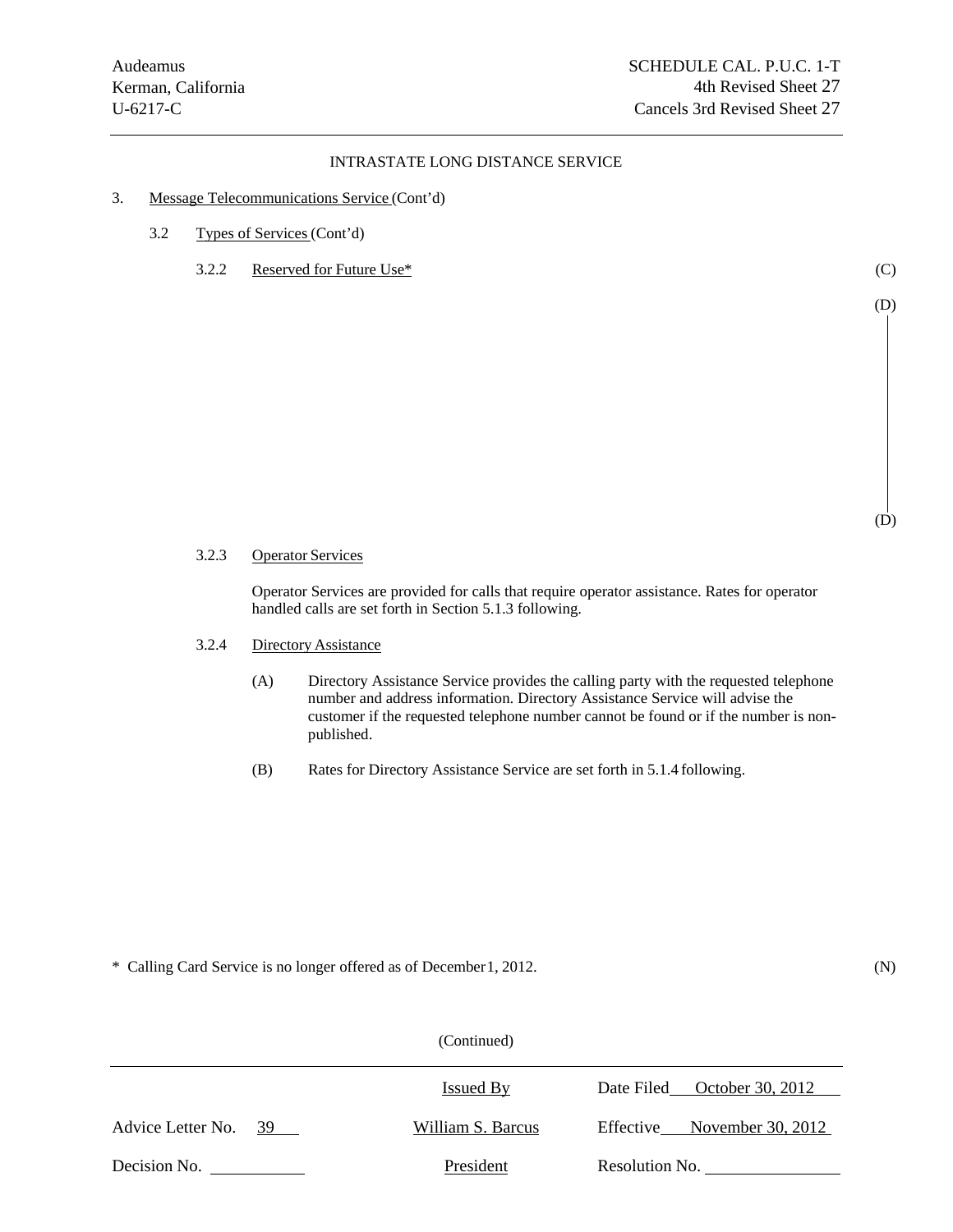#### 3. Message Telecommunications Service (Cont'd)

3.2 Types of Services (Cont'd)

# 3.2.5 Verification Interrupt

- (A) Where facilities and operating conditions permit, the Company's toll operators may verify a busy line condition and/or interrupt a conversation in progress at the calling party's request. The operator will notify the customer at the time the request is made at the applicable charges. No charge will apply to the following:
	- (1) When the operator finds the called number to be out of order.
	- (2) To place a call to or from any public agency whose responsibility it is to provide or render emergency aid.

#### 3.2.6 Coin Sent Paid Service

Payphone Service Providers using the Company's Long Distance service will be charged as described in Section 5.1.6 following for coin sent paid calls. The charges will be applied on a per minute basis, plus operator handled surcharge as applicable, plus tax.

#### 3.2.7 Toll Free Number Service (N)

Toll Free Number Service provides line termination to a business or residential line. Toll Free Number Service terminates on a local access line, eliminating the need for a dedicated line. The service provides for directly dialed telephone calling via the public switched network from anywhere within California. (N)

(Continued)

Issued By

Date Filed June 28, 2001

Advice Letter No. 7

William S. Barcus

Effective <u>August 8, 2001</u>

Decision No. Vice President Resolution No.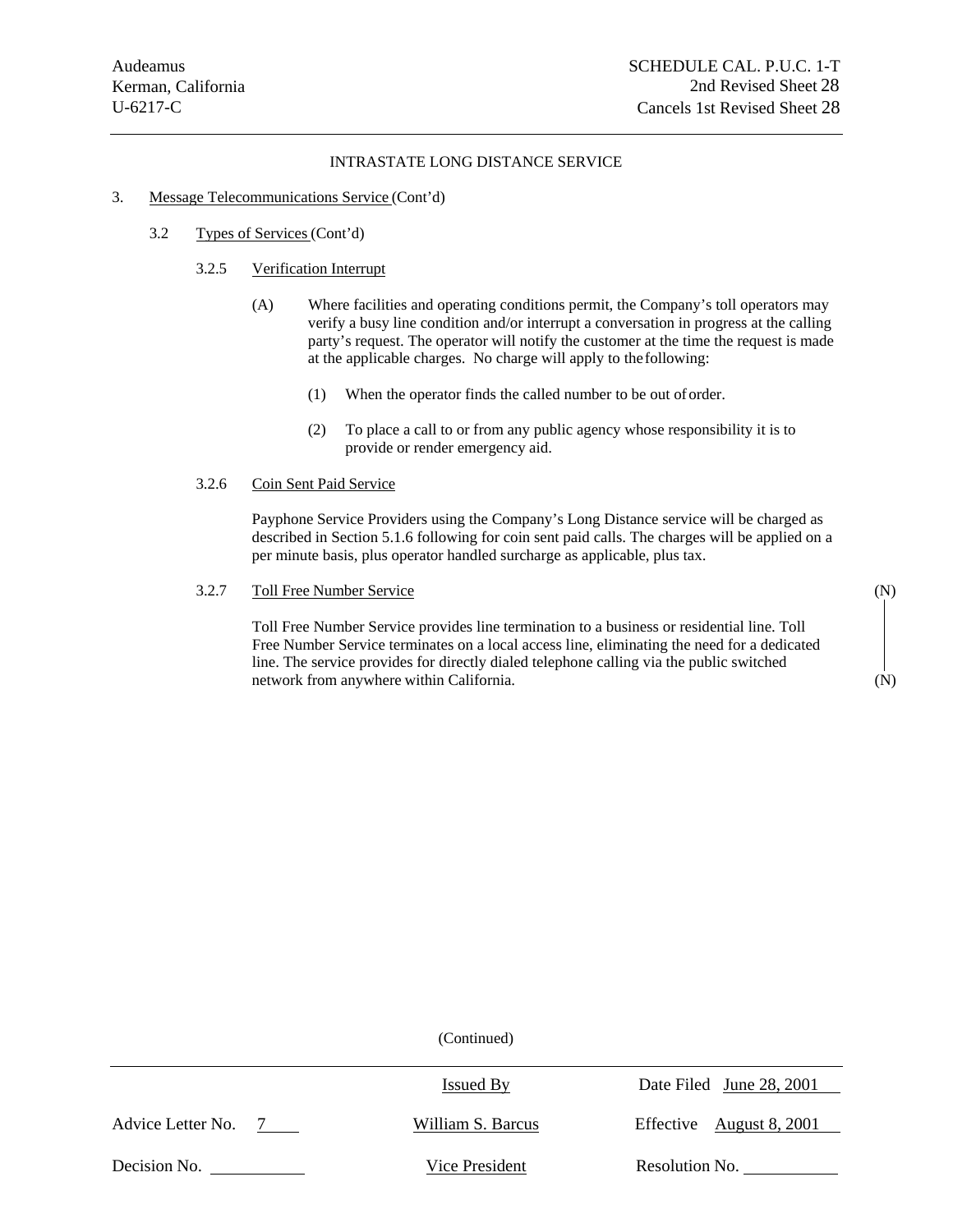#### 3. Message Telecommunications Service (Cont'd)

#### 3.3 Rate Plans

#### 3.3.1 Simple Saver Calling Plan

- (A) This optional calling plan is available to all customers of the Company.
- (B) Direct dialed Intrastate Residential Interexchange Service calls are discounted as described in Section 5.1.7 of this tariff.
- (C) A monthly rate is applied per account as designated in Section 5.1.7 of this tariff.
- (D) This plan cannot be used in conjunction with other discounts or calling plans.

# 3.3.2 Home Connect Plans

| (A) | This optional calling plan is available to residential customers only. These plans<br>are not intended to be used to conduct business or used for internet dial up and/or<br>high volume data transfers. If it is determined that the plans use is non-residential in<br>nature or used for internet dial up and/or high volume data transfers, the customer<br>will be notified and the plan will be discontinued. | (C)<br>(C) |
|-----|---------------------------------------------------------------------------------------------------------------------------------------------------------------------------------------------------------------------------------------------------------------------------------------------------------------------------------------------------------------------------------------------------------------------|------------|
|     |                                                                                                                                                                                                                                                                                                                                                                                                                     | (D)<br>(D) |
| (B) | Blocks of direct dialed residential interexchange services may be purchased for a<br>flat monthly rate as identified in Section 5.1.9 of this Tariff.                                                                                                                                                                                                                                                               | (T).       |
| (C) | Direct dialed minutes exceeding the block of minutes purchased will be charged for<br>at a per minute rate as specified in Section 5.1.9 of this Tariff.                                                                                                                                                                                                                                                            | (T)        |

(D) Unused minutes may not be carried over to subsequent months. (T)

(Continued)

|                      | <b>Issued By</b>  | October 02, 2008<br>Date Filed |
|----------------------|-------------------|--------------------------------|
| Advice Letter No. 32 | William S. Barcus | October 02, 2008<br>Effective  |
| Decision No.         | President         | Resolution No.                 |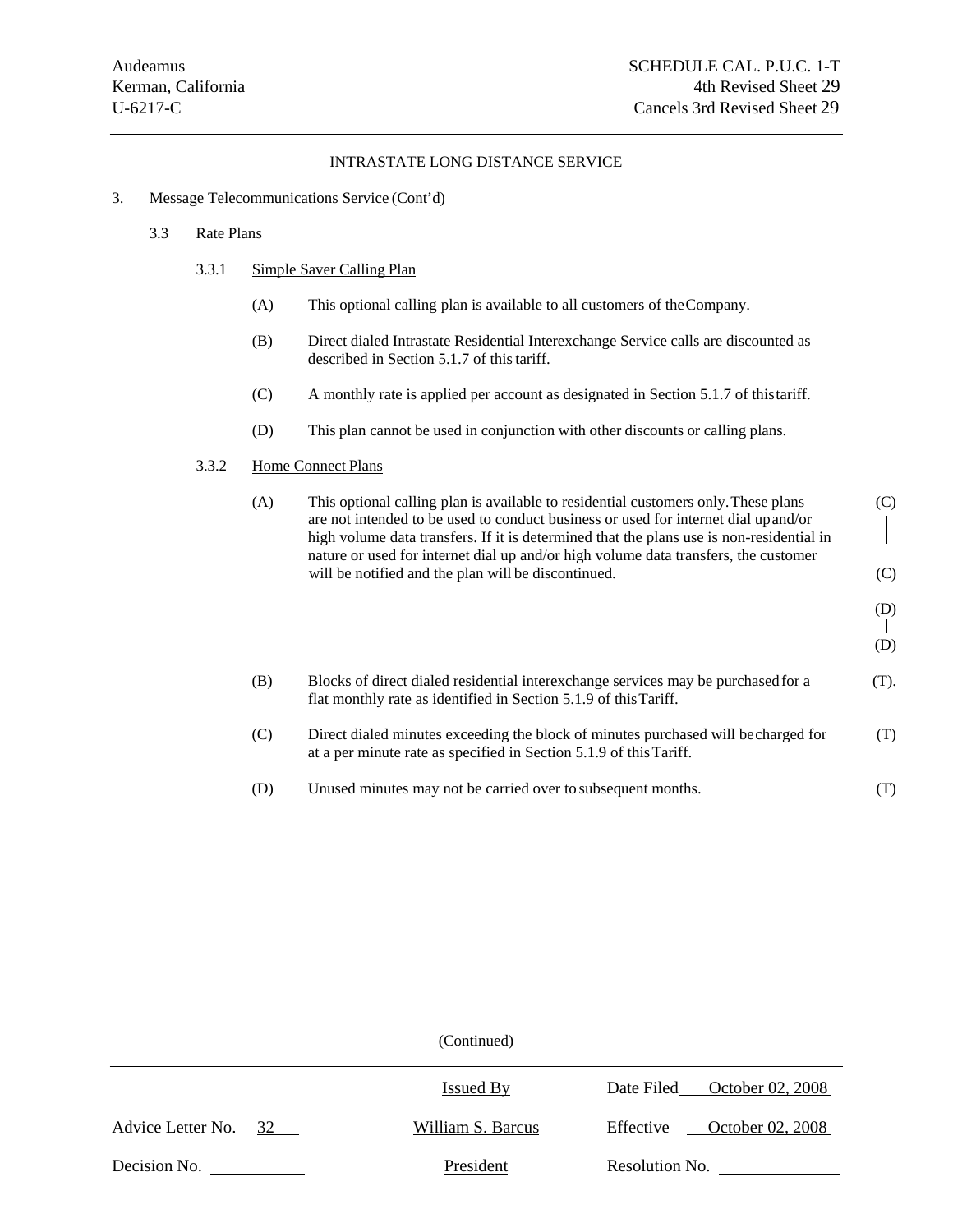3. Message Telecommunications Service (Cont'd)

(D)

(D)

|                         | <b>Issued By</b>  | Date Filed     | October 02, 2008 |
|-------------------------|-------------------|----------------|------------------|
| Advice Letter No.<br>32 | William S. Barcus | Effective      | October 02, 2008 |
| Decision No.            | President         | Resolution No. |                  |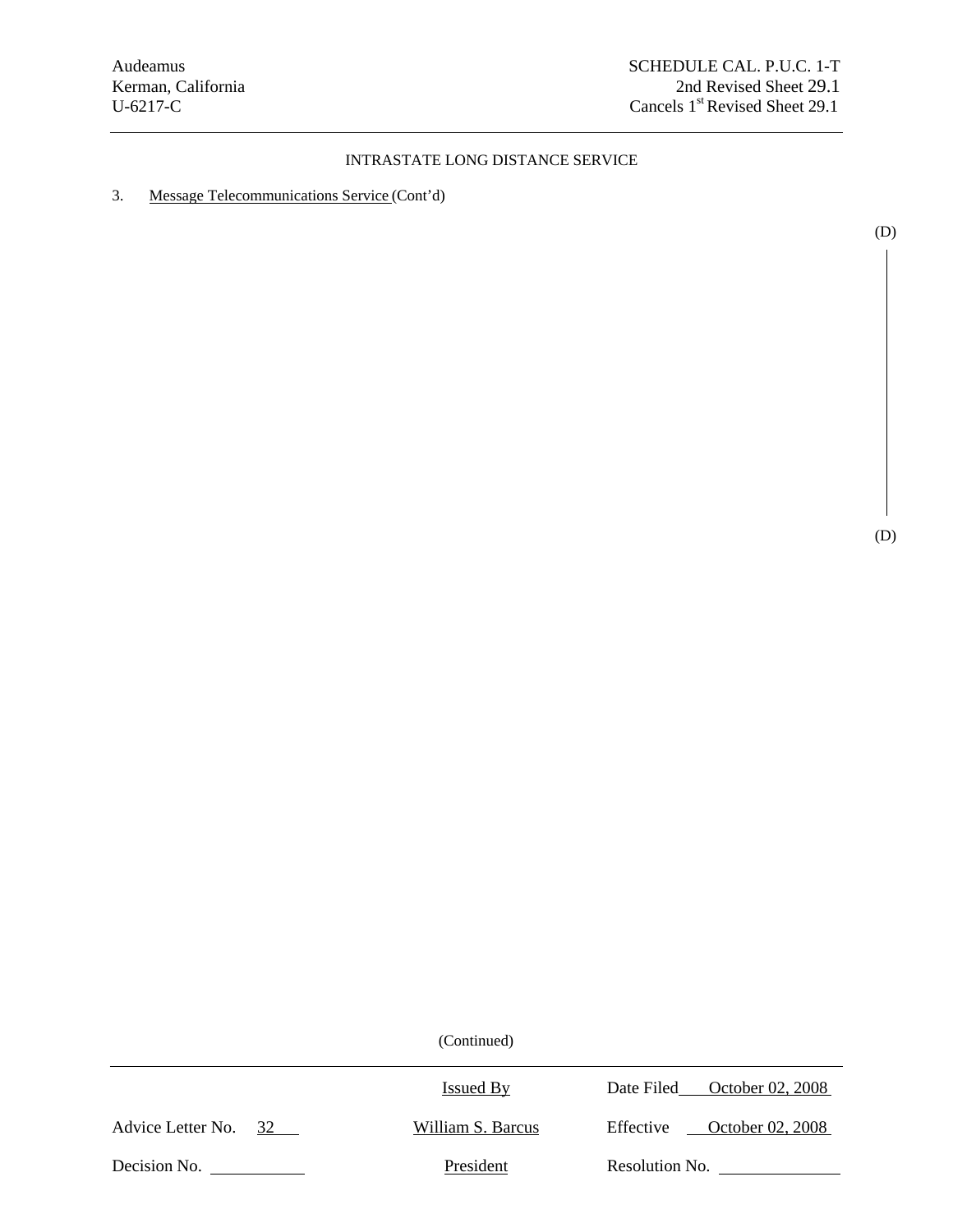#### 4. Taxes and Surcharges

#### 4.1 Applicable Surcharges

#### (A) CPUC Mandated Public Program Surcharges (C)

Pursuant to Resolution T-16901, all telecommunications carriers are required to apply CPUC mandated Public Program surcharge rates to intrastate services excluding the following:

- (1) Universal Lifeline Telephone Service (ULTS) billings;
- (2) Charges to other certificated carriers for services that are to be resold;
- (3) Coin sent paid telephone calls (coin in box) and debit card calls;
- (4) Customer-specified contracts effective before 9-15-94;
- (5) Usage charges for coin-operated pay telephones;
- (6) Directory advertising; and
- (7) One-way radio paging.

For a list of the Public Program surcharges, and the amounts, please refer to the Pacific Bell (d.b.a. SBC California) tariffs.

#### (B) Surcharge to Fund Public Utilities Commission Reimbursement Fee

Pursuant to Resolution T-16901, all telecommunications carriers are required to apply the CPUC Reimbursement Fee to intrastate services excluding the following:

- (1) Directory advertising and sales;
- (2) Terminal equipment sales; and
- (3) Inter-utility sales.

Please refer to the Pacific Bell (d.b.a. SBC California) tariffs for the amount. (C)

|                      | <b>Issued By</b>  | Date Filed December 14, 2004 |
|----------------------|-------------------|------------------------------|
| Advice Letter No. 25 | William S. Barcus | January 1, 2005<br>Effective |
| Decision No.         | President         | Resolution No. T-16901       |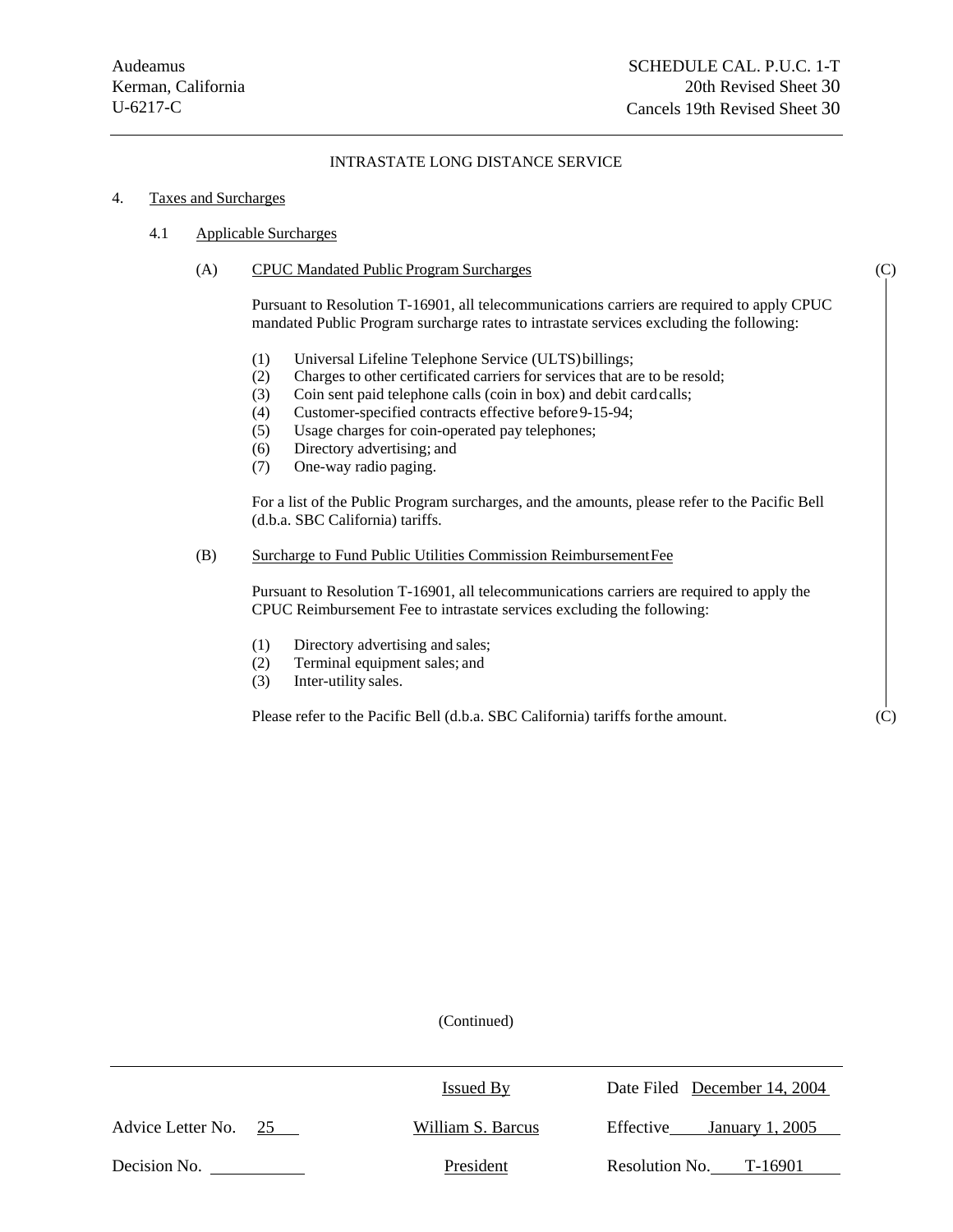(D)

(D)

| Date Filed December 14, 2004 |
|------------------------------|
| January 1, 2005              |
| Resolution No. $T-16901$     |
|                              |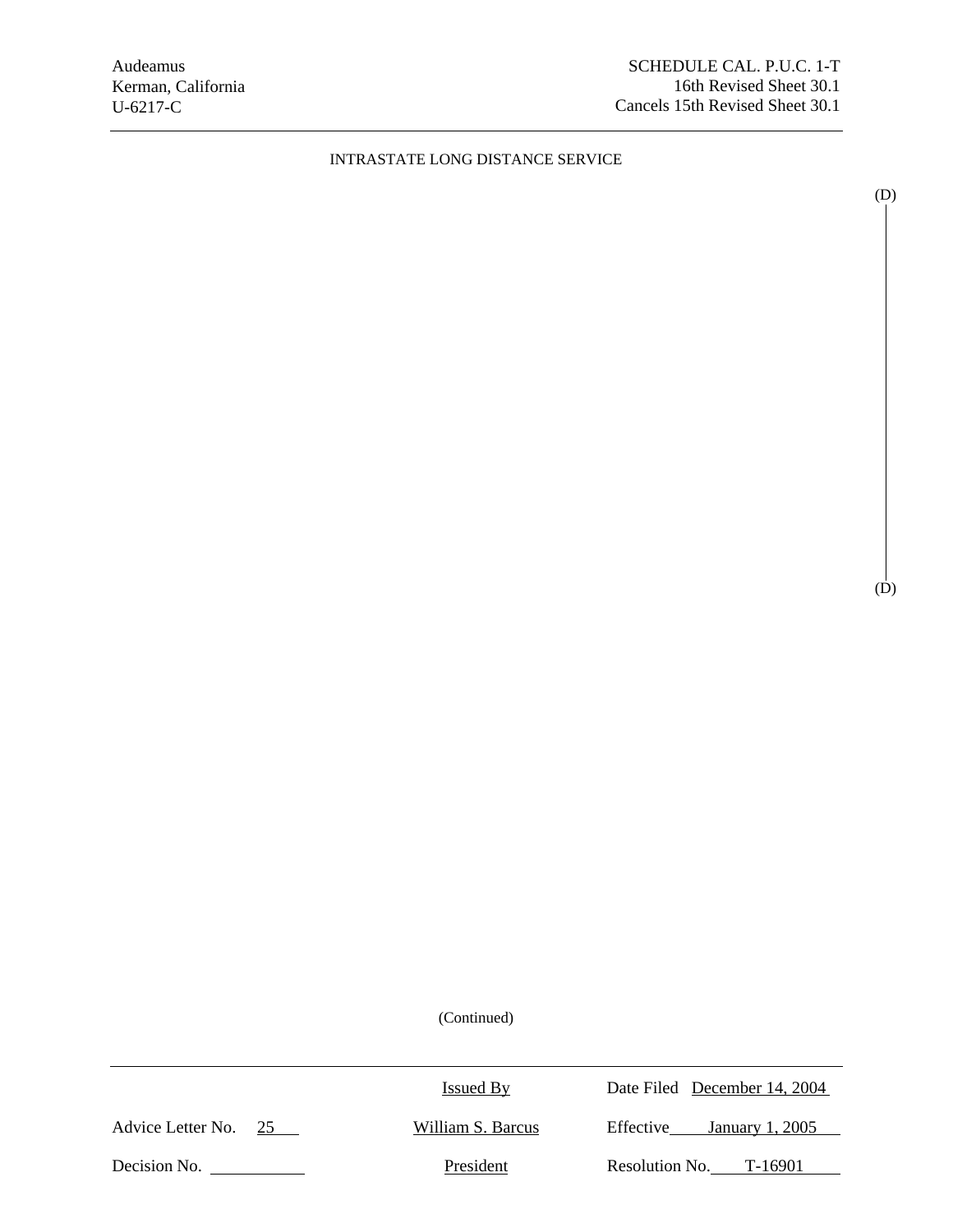# 5. Rates

# 5.1 Message Telecommunications Service

# 5.1.1 Caller Advantage Service

|       | (A) | InterLATA/Intrastate Business Interexchange Service    |                   |                           |
|-------|-----|--------------------------------------------------------|-------------------|---------------------------|
|       |     | - First 60 seconds<br>- Each additional 6 seconds      | \$0.12<br>\$0.012 |                           |
|       | (B) | InterLATA/Intrastate Residential Interexchange Service |                   |                           |
|       |     | - First minute<br>- Each additional minute             | \$0.18<br>\$0.18  | $\rm (I)$<br>$($ $\Gamma$ |
|       | (C) | IntraLATA/Intrastate Business Interexchange Service    |                   |                           |
|       |     | - First 60 seconds<br>- Each additional 6 seconds      | \$0.08<br>\$0.008 |                           |
|       | (D) | IntraLATA/Intrastate Residential Interexchange Service |                   |                           |
|       |     | - First 60 seconds<br>- Each additional minute         | \$0.12<br>\$0.12  | $\rm (I)$<br>$\rm(I)$     |
| 5.1.2 |     | Reserved for Future Use*                               |                   |                           |

\* Calling Card Service is no longer offered as of December 1, 2012.

|                         | (Continued)       |                               |
|-------------------------|-------------------|-------------------------------|
|                         | <b>Issued By</b>  | Date Filed September 30, 2013 |
| Advice Letter No.<br>41 | William S. Barcus | October 1, 2013<br>Effective  |
| Decision No.            | President         | Resolution No.                |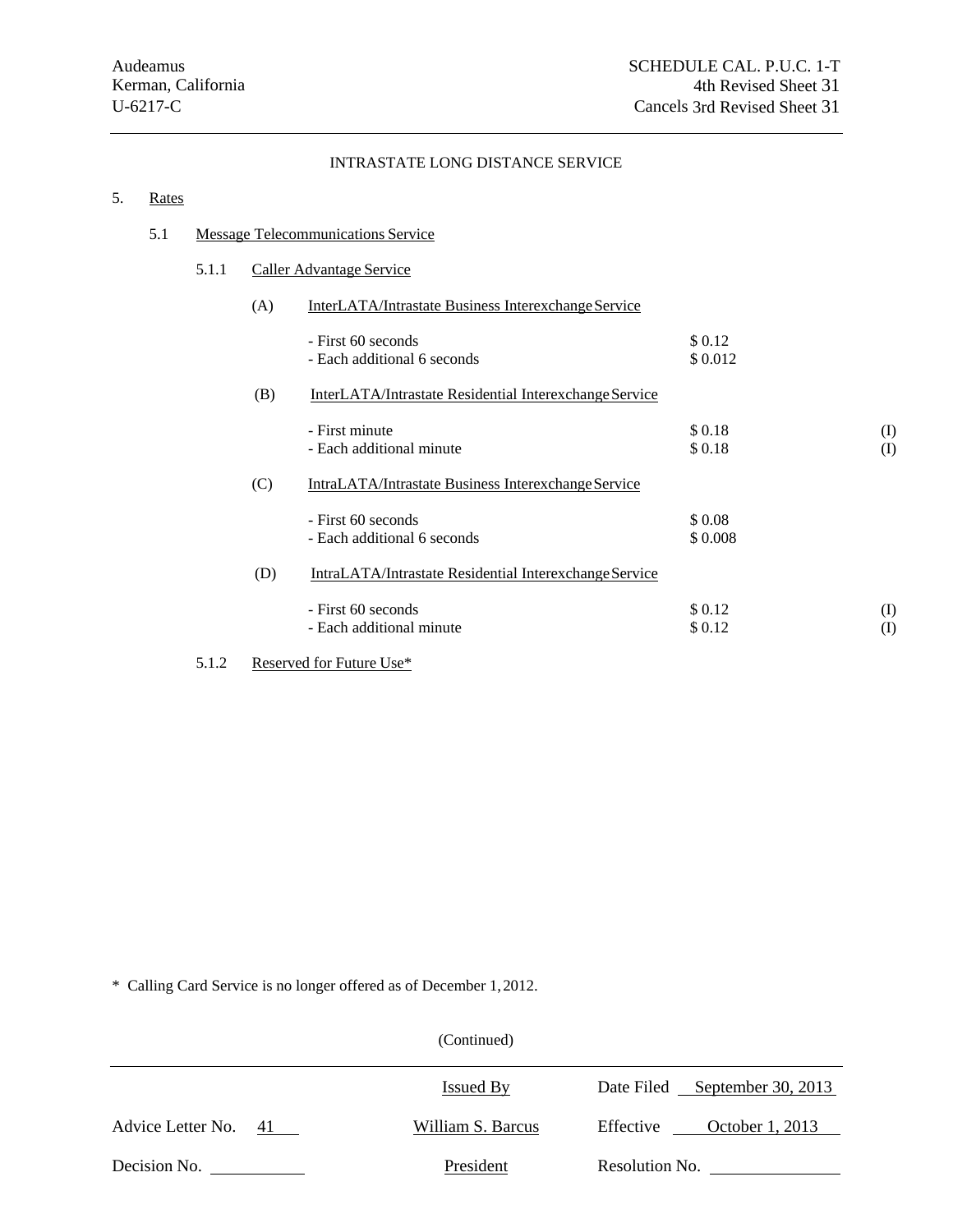# 5. Rates (Cont'd)

#### 5.1 Message Telecommunications Service (Cont'd) (T)

#### 5.1.3 Operator Handled Calls

The following surcharges and usage rates apply to all operator handled calls.

#### (A) Operator Handled Surcharge

|     | (1) | <b>Collect Station-to-Station</b>    | \$1.05  |     |
|-----|-----|--------------------------------------|---------|-----|
|     | (2) | Collect Person-to-Person             | \$3.15  |     |
|     | (3) | Person-to-Person                     | \$3.15  |     |
|     | (4) | Station-to-Station                   | \$1.05  |     |
|     | (5) | Directory Assistance Call Completion | \$1.05  |     |
|     | (6) | Third Party Person-to-Person         | \$ 3.15 |     |
|     | (7) | Third Party Station-to-Station       | \$1.05  |     |
|     | (8) | <b>Operator Dialed Called Number</b> | \$1.05  |     |
|     | (9) | <b>Customer Dialed Called Number</b> | \$0.85  |     |
| (B) |     | Usage Rate                           |         |     |
|     | (1) | Intrastate Business and Residence    |         | (T) |
|     |     | - First minute                       | \$0.12  |     |
|     |     | - Each additional minute             | \$0.12  |     |

#### 5.1.4 Directory Assistance

Each direct dialed call \$ 0.85

Any calls to Directory Assistance utilizing an operator will be billed the Directory Assistance charge plus the applicable operator handled surcharge(s). Person-to-Person and Collect Calls to Directory Assistance are not permitted.

|                                  | <b>Issued By</b>  | Date Filed March 29, 2001 |
|----------------------------------|-------------------|---------------------------|
| Advice Letter No.<br>$5^{\circ}$ | William S. Barcus | Effective April 6, 2001   |
| Decision No.                     | Vice President    | Resolution No.            |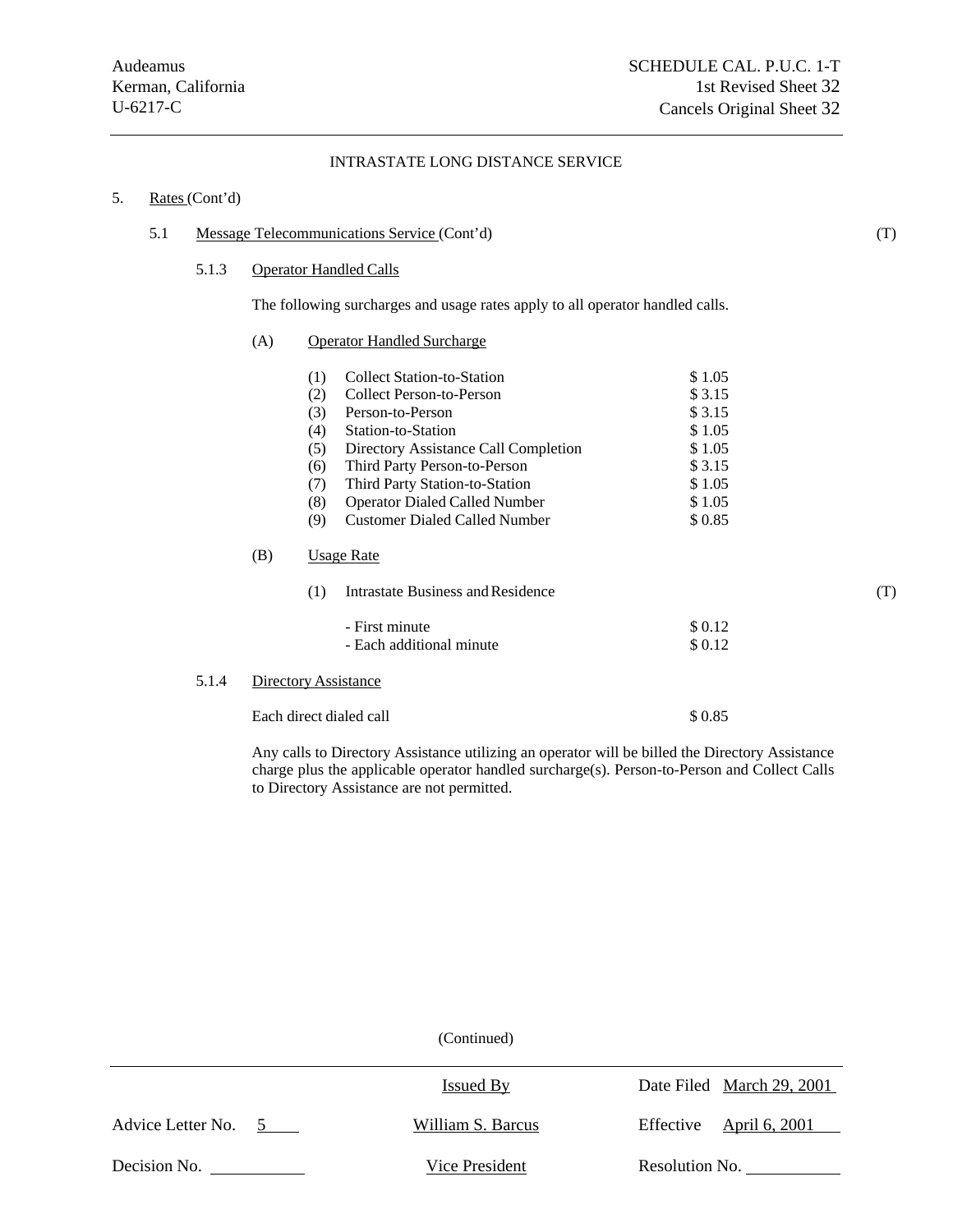# 5. Rates (Cont'd) 5.1 Message Telecommunications Service (Cont'd) 5.1.5 Verification Interrupt (A) Verify Busy  $-$  Per Call  $$ 2.00$ (B) Interrupt Call  $-$  Per call  $\$$  4.00 5.1.6 Coin Sent Paid Service Intrastate Calls  $-$  First minute  $\$0.20$ - Each additional minute  $$ 0.20$ 5.1.7 Simple Saver Calling Plan (C) (A) Monthly Rate per account \$ 3.95 (B) InterLATA/Intrastate Business Interexchange Service  $-$  First 60 seconds  $\$$  0.10 - Each additional 6 seconds  $$ 0.01$ (C) InterLATA/Intrastate Residential Interexchange Service  $-$  First minute  $\$0.10$ - Each additional minute  $$0.10$ (D) IntraLATA/Intrastate Business Interexchange Service  $-$  First 60 seconds  $\$$  0.07 - Each additional 6 seconds \$ 0.007 (E) IntraLATA/Intrastate Residential Interexchange Service  $-$  First 60 seconds  $$0.07$ - Each additional minute  $$ 0.07$  (C)

|                         | Issued By         | May 26, 2006<br>Date Filed |
|-------------------------|-------------------|----------------------------|
| Advice Letter No.<br>28 | William S. Barcus | Effective<br>June 5, 2006  |
| Decision No.            | President         | Resolution No.             |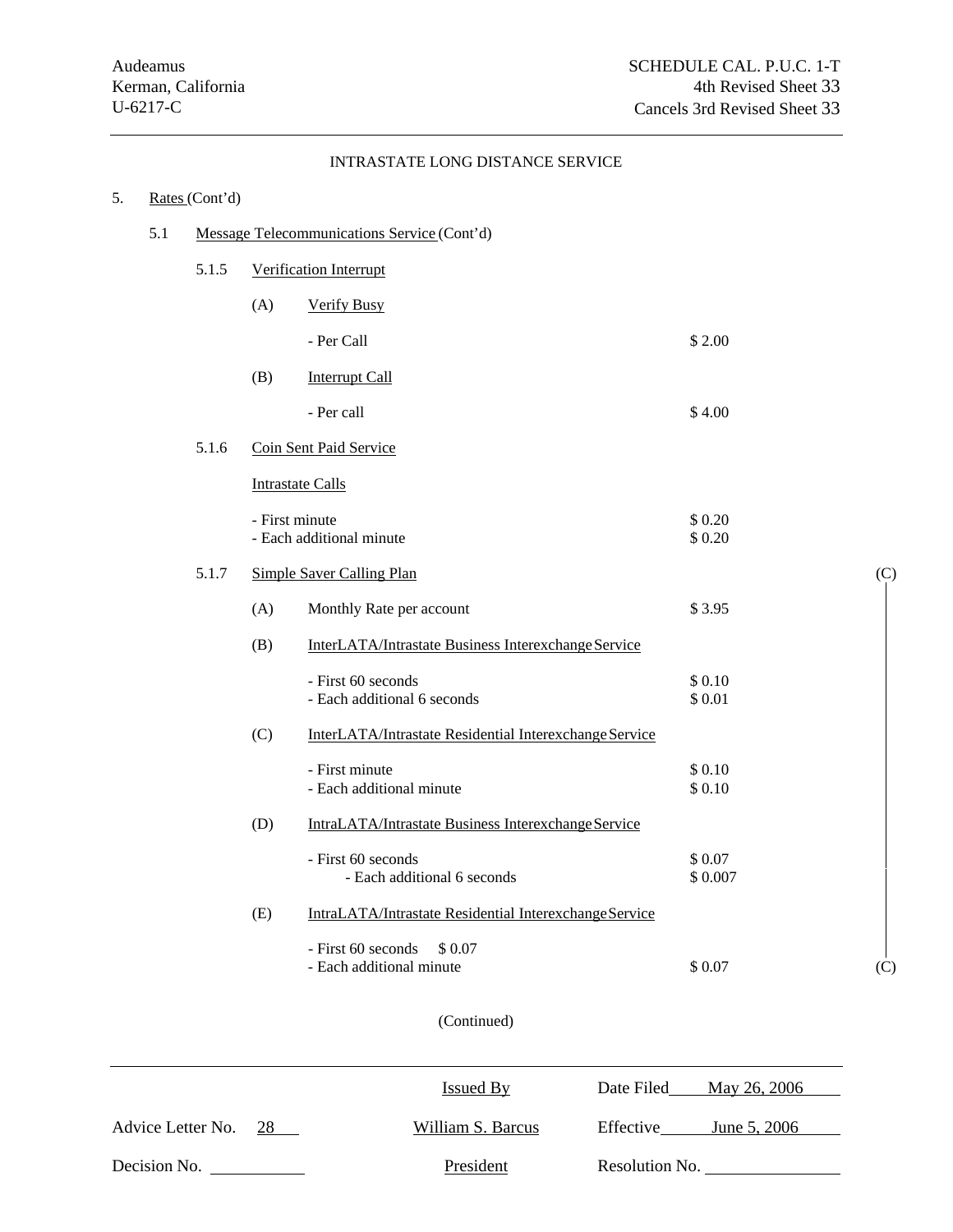# 5. Rates (Cont'd)

# 5.1 Message Telecommunica tions Service (Cont'd)

# 5.1.8 Toll Free Number Service

# (A) Usage Rates with Caller Advantage Service

| (1) | <b>InterLATA/Intrastate Business Interexchange Service</b> |         |     |
|-----|------------------------------------------------------------|---------|-----|
|     | - First 60 seconds                                         | \$0.12  |     |
|     | - Each additional 6 seconds                                | \$0.012 |     |
| (2) | InterLATA/Intrastate Residential Interexchange Service     |         |     |
|     | - First minute                                             | \$0.18  | (I) |
|     | - Each additional minute                                   | \$0.18  | (I) |
| (3) | IntraLATA/Intrastate Business Interexchange Service        |         |     |
|     | - First 60 seconds                                         | \$0.08  |     |
|     | - Each additional 6 seconds                                | \$0.008 |     |
| (4) | IntraLATA/Intrastate Residential Interexchange Service     |         |     |
|     | - First 60 seconds                                         | \$0.12  | (I) |
|     | - Each additional minute                                   | \$0.12  | (I) |

|                         | Issued By         | September 30, 2013<br>Date Filed |
|-------------------------|-------------------|----------------------------------|
| Advice Letter No.<br>41 | William S. Barcus | October 1, 2013<br>Effective     |
| Decision No.            | President         | Resolution No.                   |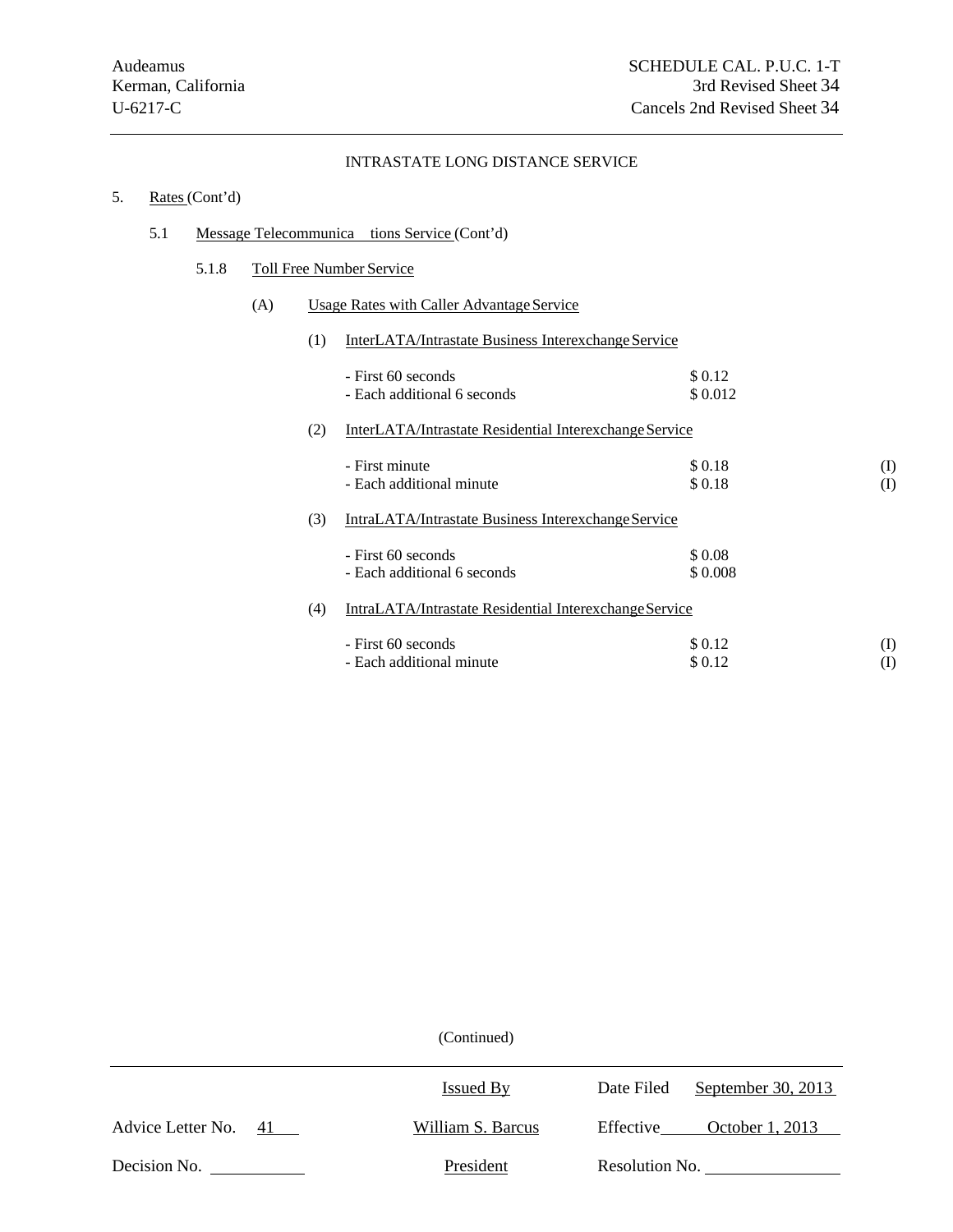(C)

# INTRASTATE LONG DISTANCE SERVICE

# 5. Rates (Cont'd)

- 5.1 Message Telecommunications Service (Cont'd)
	- 5.1.8 Toll Free Number Service (Cont'd)
		- (B) Usage Rates with Simple Saver Calling Plan

| (1) | InterLATA/Intrastate Business Interexchange Service    |                    |                                                     |
|-----|--------------------------------------------------------|--------------------|-----------------------------------------------------|
|     | - First 60 seconds<br>- Each additional 6 seconds      | \$0.10<br>\$0.01   |                                                     |
| (2) | InterLATA/Intrastate Residential Interexchange Service |                    |                                                     |
|     | - First minute<br>- Each additional minute             | \$0.10<br>\$0.10   |                                                     |
| (3) | IntraLATA/Intrastate Business Interexchange Service    |                    |                                                     |
|     | - First 60 seconds<br>- Each additional 6 seconds      | \$0.07<br>\$0.007  |                                                     |
| (4) | IntraLATA/Intrastate Residential InterexchangeService  |                    |                                                     |
|     | - First 60 seconds<br>- Each additional minute         | \$ 0.07<br>\$ 0.07 | $\left( \begin{array}{c} \cdot \end{array} \right)$ |

|                         | <b>Issued By</b>  | Date Filed<br>May 26, 2006 |
|-------------------------|-------------------|----------------------------|
| Advice Letter No.<br>28 | William S. Barcus | Effective<br>June 5, 2006  |
| Decision No.            | President         | Resolution No.             |
|                         |                   |                            |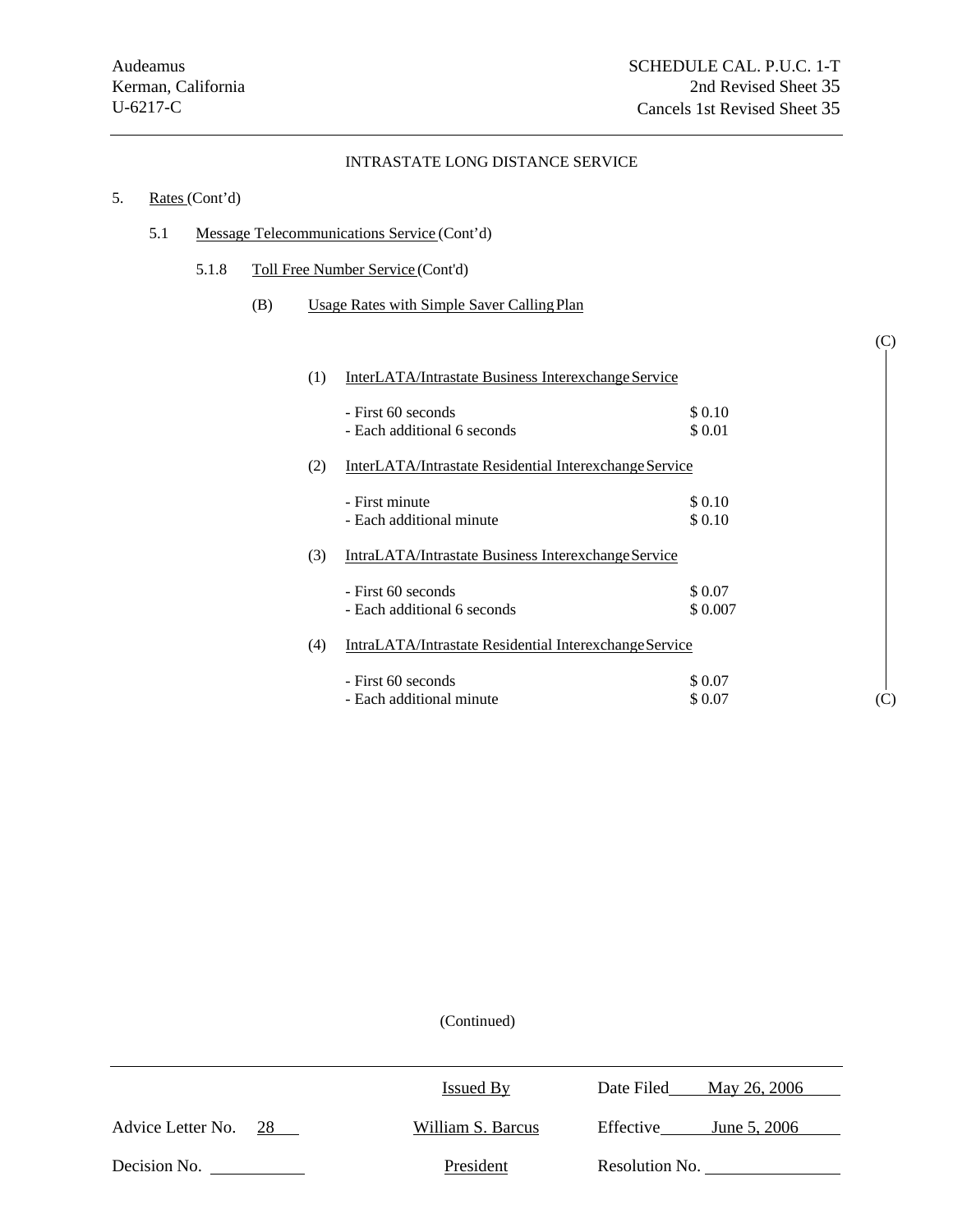# 5. Rates (Cont'd)

- 5.1 Message Telecommunications Service (Cont'd)
	- 5.1.9 Home Connect Plans

| (A) | Home Connect                                                 |         | (D)<br>(T) |
|-----|--------------------------------------------------------------|---------|------------|
|     | 250 direct dialed minutes (charged per month)<br>(1)         | \$17.50 |            |
|     | Minutes of use over 250 per month (per minute of use)<br>(2) | \$0.10  |            |
| (B) | <b>Home Connect Plus</b>                                     |         | (T)        |
|     | 500 direct dialed minutes (charged per month)<br>(1)         | \$29.95 |            |
|     | Minutes of use over 500 per month (per minute of use)<br>(2) | \$0.10  |            |
| (C) | Home Connect Unlimited                                       |         | (T)        |
|     | Unlimited direct dialed minutes (charged per month)<br>(1)   | \$39.95 |            |

(D)

(D)

(Continued)

|                         | Issued By         | October 02, 2008<br>Date Filed |
|-------------------------|-------------------|--------------------------------|
| Advice Letter No.<br>32 | William S. Barcus | October 02, 2008<br>Effective  |
| Decision No.            | President         | Resolution No.                 |